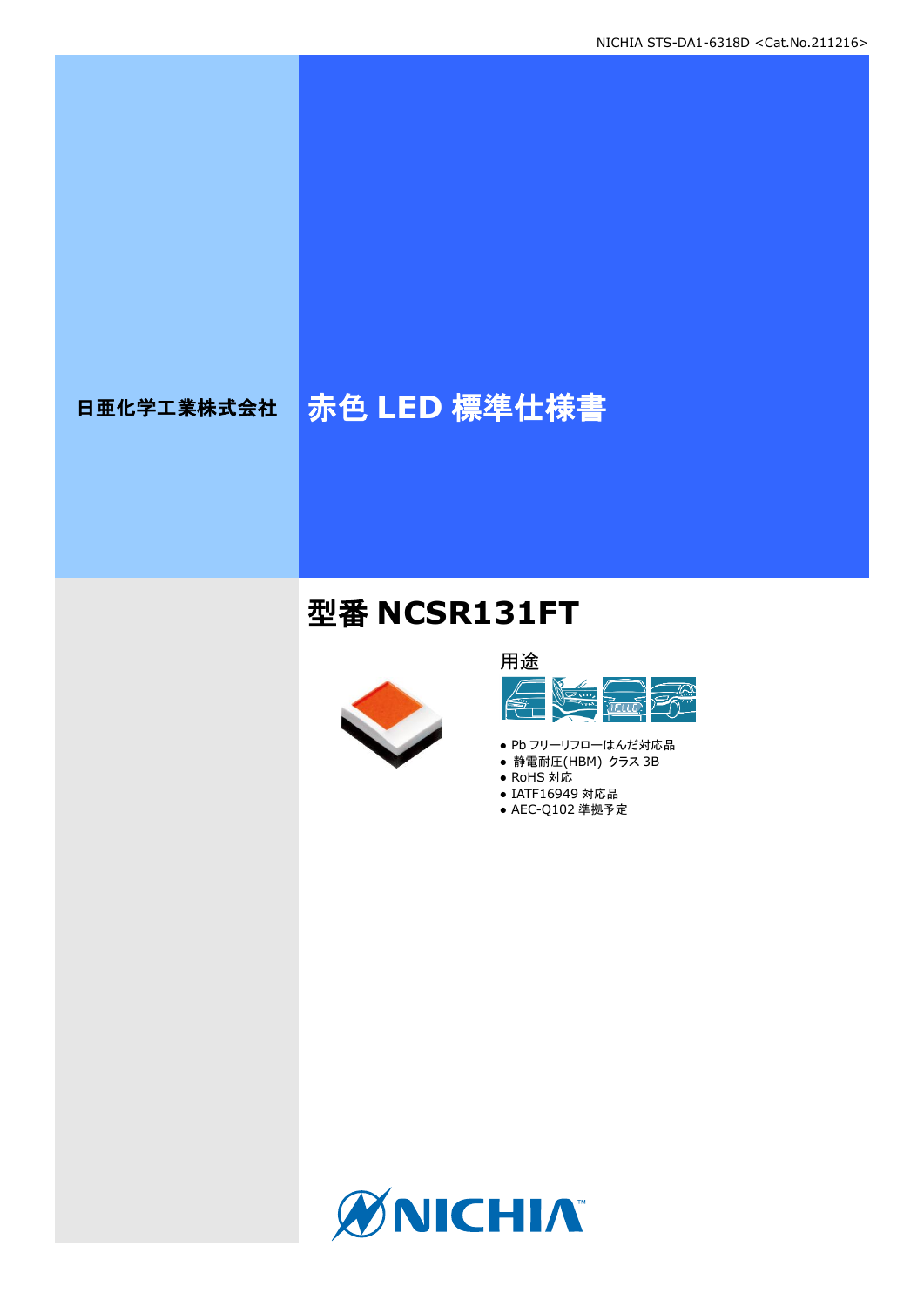#### 規格

#### (1) 絶対最大定格

| 項目        | 記号               | 最大定格           | 単位        |
|-----------|------------------|----------------|-----------|
| 順電流       | IF               | 1200           | mA        |
| パルス順電流    | $I_{FP}$         | 1500           | mA        |
| 静電耐圧(HBM) | <b>VESD</b>      | 8              | kV        |
| 逆方向許容電流   | $I_{R}$          | 85             | <b>mA</b> |
| 許容損失      | $P_D$            | 4.3            | W         |
| 動作温度      | $T_{\text{opt}}$ | $-40 \sim 125$ | °C        |
| 保存温度      | $T_{sta}$        | $-40 \sim 125$ | °C        |
| ジャンクション温度 | Tı               | 150            | °C        |

\* TJ=25°C での値です。

\* 静電耐圧(HBM)は ANSI/ESDA/JEDEC JS-001 のクラス 3B です。

\* 動作温度ははんだ接合部温度(TS)での値です。

#### (2) 特性

| 項目               |              |                           | 記号                         | 条件              | 標準    | 最大                       | 単位   |
|------------------|--------------|---------------------------|----------------------------|-----------------|-------|--------------------------|------|
| 順電圧              |              |                           | $V_F$                      | $I_F = 1000$ mA | 3.25  |                          | V    |
|                  | 光束           |                           | $\Phi_{v}$                 | $I_F = 1000mA$  | 111   | $\overline{\phantom{a}}$ | Im   |
| R017             | 色度座標         | $\pmb{\times}$            |                            | $I_F = 1000mA$  | 0.665 |                          |      |
| (主波長: 611∼614nm) | (主波長: 612nm) | $\mathsf{v}$              |                            | $I_F = 1000mA$  | 0.328 |                          |      |
|                  | 光束           |                           | $\Phi_{v}$                 | $I_F = 1000mA$  | 80    |                          | lm   |
| R018             | 色度座標         | $\boldsymbol{\mathsf{x}}$ |                            | $I_F = 1000mA$  | 0.667 |                          |      |
| (主波長: 613~618nm) | (主波長: 614nm) | $\mathsf{v}$              |                            | $I_F = 1000mA$  | 0.323 |                          |      |
|                  | 光束           |                           | $\Phi_{v}$                 | $I_F = 1000mA$  | 50    |                          | Im   |
| R019             | 色度座標         | $\pmb{\times}$            |                            | $I_F = 1000mA$  | 0.682 |                          |      |
| (主波長: 618~622nm) | (主波長: 619nm) | $\mathsf{v}$              |                            | $I_F = 1000mA$  | 0.311 | $\overline{\phantom{0}}$ |      |
|                  | 光束           |                           | $\Phi_{v}$                 | $I_F = 1000mA$  | 38    |                          | Im   |
| R020             | 色度座標         | $\boldsymbol{\mathsf{x}}$ |                            | $I_F = 1000mA$  | 0.691 |                          |      |
| (主波長: 625~629nm) | (主波長: 626nm) | $\mathsf{v}$              |                            | $I_F = 1000mA$  | 0.299 |                          |      |
|                  |              | $R_{\theta J S\_real}$    |                            | 4.6             | 5.0   |                          |      |
| 熱抵抗              |              |                           | $R_{\theta \text{JS\_el}}$ |                 | 3.8   | 4.3                      | °C/W |

\* TJ=25°C での値です。順電圧、光束、色度座標は、パルス幅 0.05msec、デューティー比 1%の連続矩形波により測定しています。

\* 光束は、CIE 127:2007 に準拠した国家標準校正値と整合をとっています。

\* 色度座標は、CIE 1931 色度図に基づくものとします。

\* 主波長は参考値です。

\* 熱抵抗 RθJS\_realは電力変換効率(ηe=19%)を考慮した値です。JESD51 をご参照ください。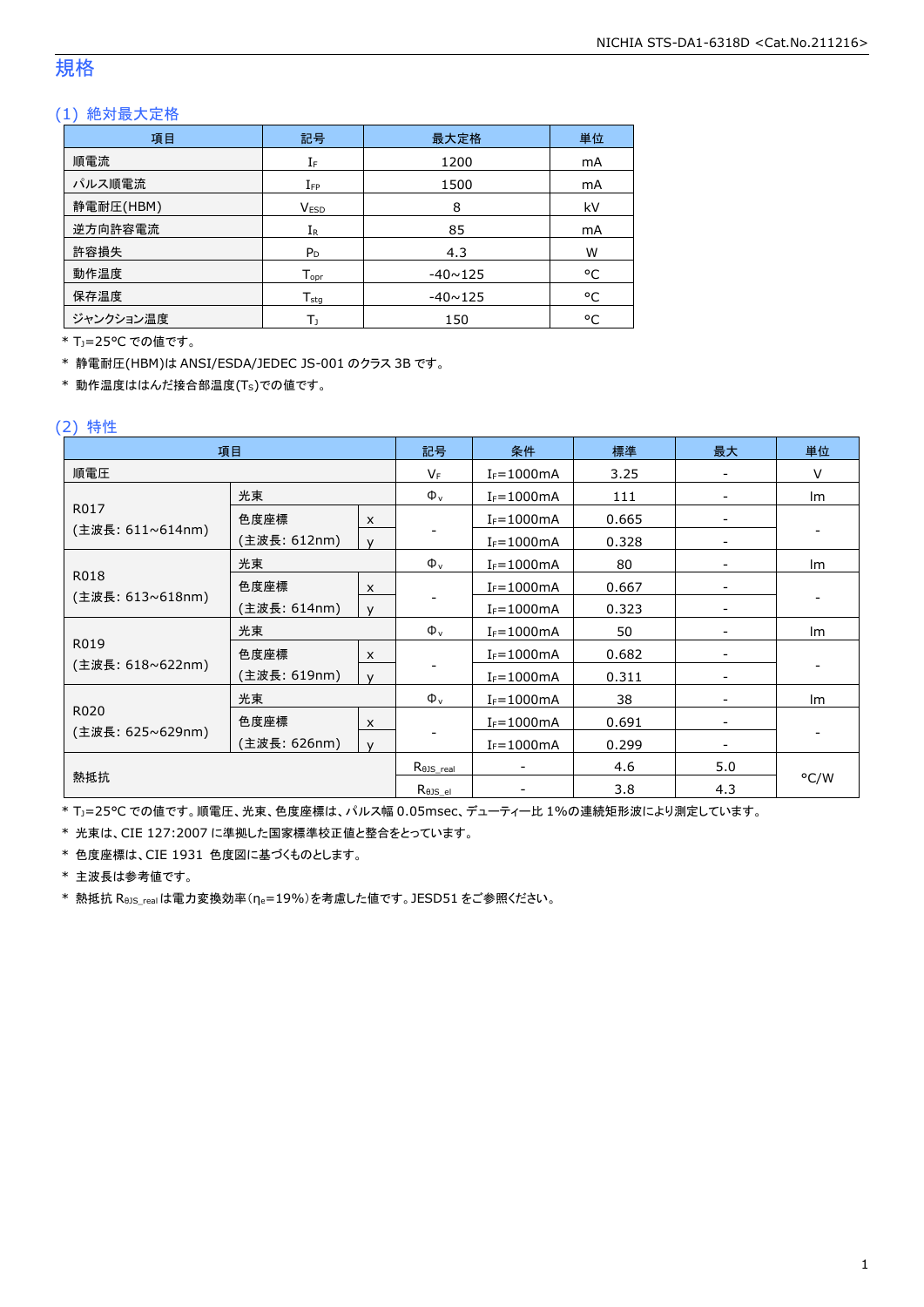## ランク分け

|     | 項目   | ランク                      | 最小  | 最大  | 単位 |
|-----|------|--------------------------|-----|-----|----|
| 順電圧 |      | $\overline{\phantom{a}}$ | 2.9 | 3.5 | V  |
|     |      | B120                     | 120 | 130 |    |
|     |      | B110                     | 110 | 120 |    |
|     | R017 | <b>B100</b>              | 100 | 110 |    |
|     |      | <b>B90</b>               | 90  | 100 |    |
|     |      | <b>B90</b>               | 90  | 100 |    |
|     | R018 | <b>B80</b>               | 80  | 90  |    |
|     |      | <b>B70</b>               | 70  | 80  |    |
|     |      | <b>B60</b>               | 60  | 70  |    |
| 光束  |      | <b>B60</b>               | 60  | 70  | Im |
|     |      | <b>B50</b>               | 50  | 60  |    |
|     | R019 | <b>B40</b>               | 40  | 50  |    |
|     |      | <b>B30</b>               | 30  | 40  |    |
|     |      | T45                      | 45  | 50  |    |
|     |      | T40                      | 40  | 45  |    |
|     | R020 | T35                      | 35  | 40  |    |
|     |      | T30                      | 30  | 35  |    |

#### 色度範囲

|   | ランク R017(主波長: 611~614nm) |        |        |        |  |  |
|---|--------------------------|--------|--------|--------|--|--|
| x | 0.6601                   | 0.6521 | 0.6686 | 0.6772 |  |  |
|   | 0.3231                   | 0.3311 | 0.3312 | 0.3226 |  |  |

|   | ランク R017(主波長: 611~614nm) |        |        |        |  | ランク R018(主波長: 613~618nm) |        |        |        |
|---|--------------------------|--------|--------|--------|--|--------------------------|--------|--------|--------|
| ^ | 0.6601                   | 0.6521 | 0.6686 | 0.6772 |  | 0.6693                   | 0.6573 | 0.6744 | 0.6869 |
|   | 0.3231                   | 0.3311 | 0.3312 | 0.3226 |  | 0.3139                   | 0.3259 | 0.3255 | 0.3129 |

|   | ランク R019(主波長: 618~622nm) |        |        |        |  |  |
|---|--------------------------|--------|--------|--------|--|--|
| x | 0.6773                   | 0.6693 | 0.6869 | 0.6951 |  |  |
|   | 0.3060                   | 0.3139 | 0.3129 | 0.3047 |  |  |

|        | ランク R019(主波長: 618~622nm) |        |        |        | ランク R020(主波長: 625~629nm) |        |        |        |        |
|--------|--------------------------|--------|--------|--------|--------------------------|--------|--------|--------|--------|
| $\sim$ | 0.6773                   | 0.6693 | 0.6869 | 0.6951 |                          | 0.6878 | 0.6825 | 0.7006 | 0.7065 |
|        | 0.3060                   | 0.3139 | 0.3129 | 0.3047 |                          | 0.2955 | 0.3008 | 0.2993 | 0.2935 |

\* TJ=25°C での値です。パルス幅 0.05msec、デューティー比 1%の連続矩形波により測定しています。

\* 順電圧は±0.05V の公差があります。

\* 光束は±5%の公差があります。

\* 色度は±0.003 の公差があります。

\* 主波長は参考値です。

\* 1 注文単位に対して上記のランクを納入します。又、その納入比率は問わないものとします。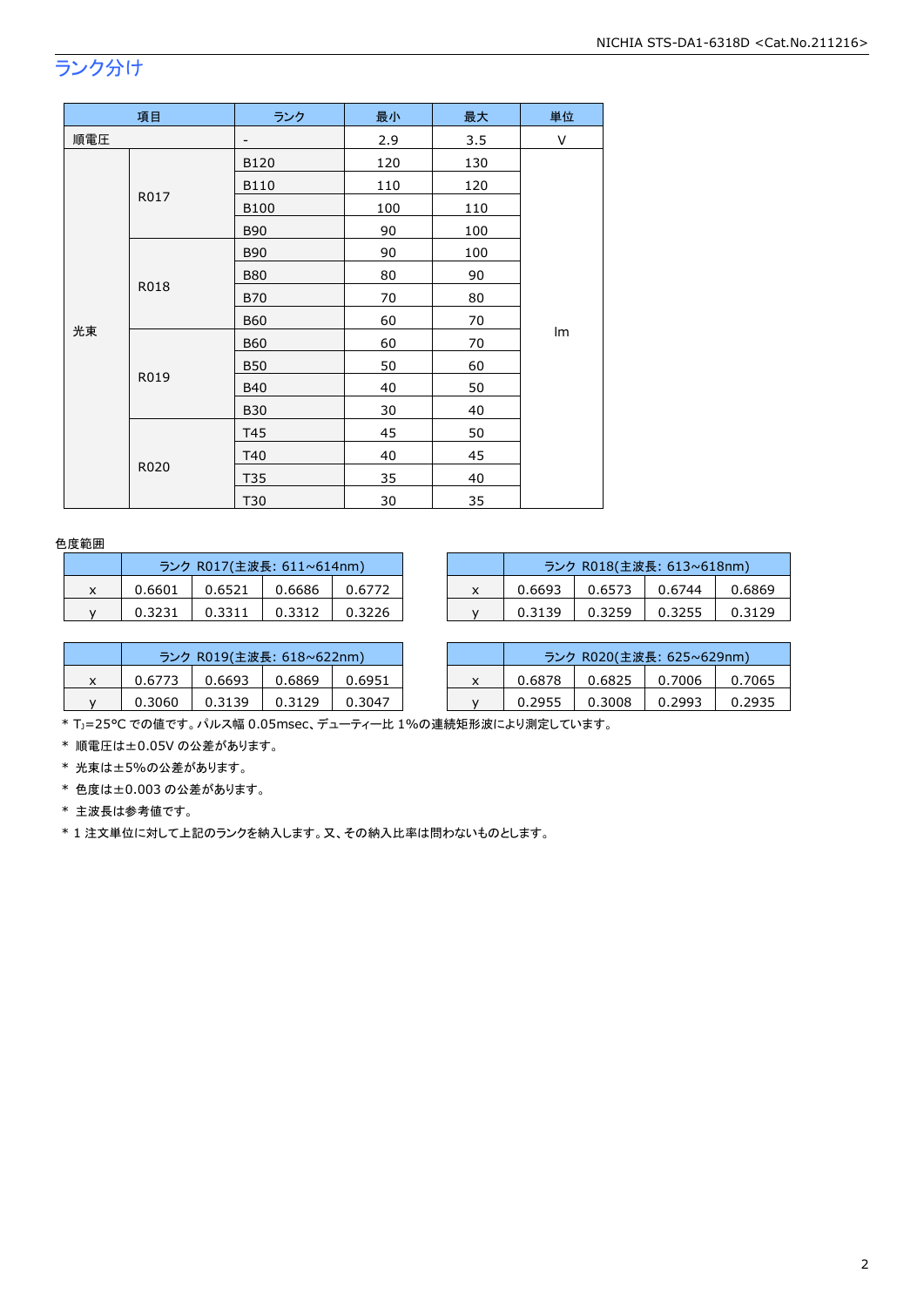色度図

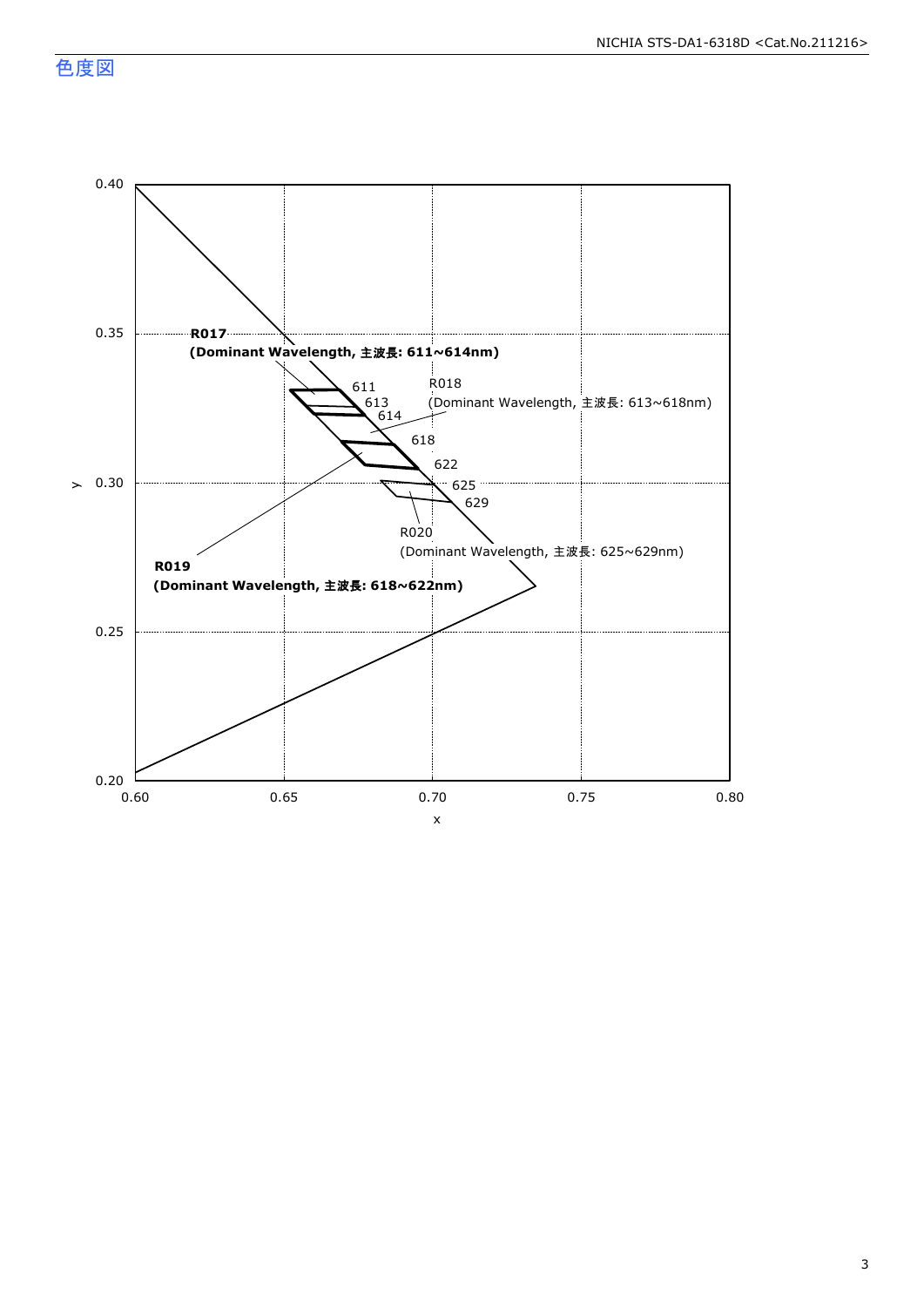#### 外形寸法

This product complies with RoHS Directive. \* 本製品はRoHS指令に適合しております。

Part No. NCSx131x

No. STS-DA7-13650B<br>(単位 Unit: mm,公差 Tolerance: ±0.05)

セラミックス Ceramics

Hard Glass

金メッキ Au-plated

金メッキ Au-plated



保護素子 **Protection Device** 

ダイヒートシンク<br>Die Heat Sink

 $\circ$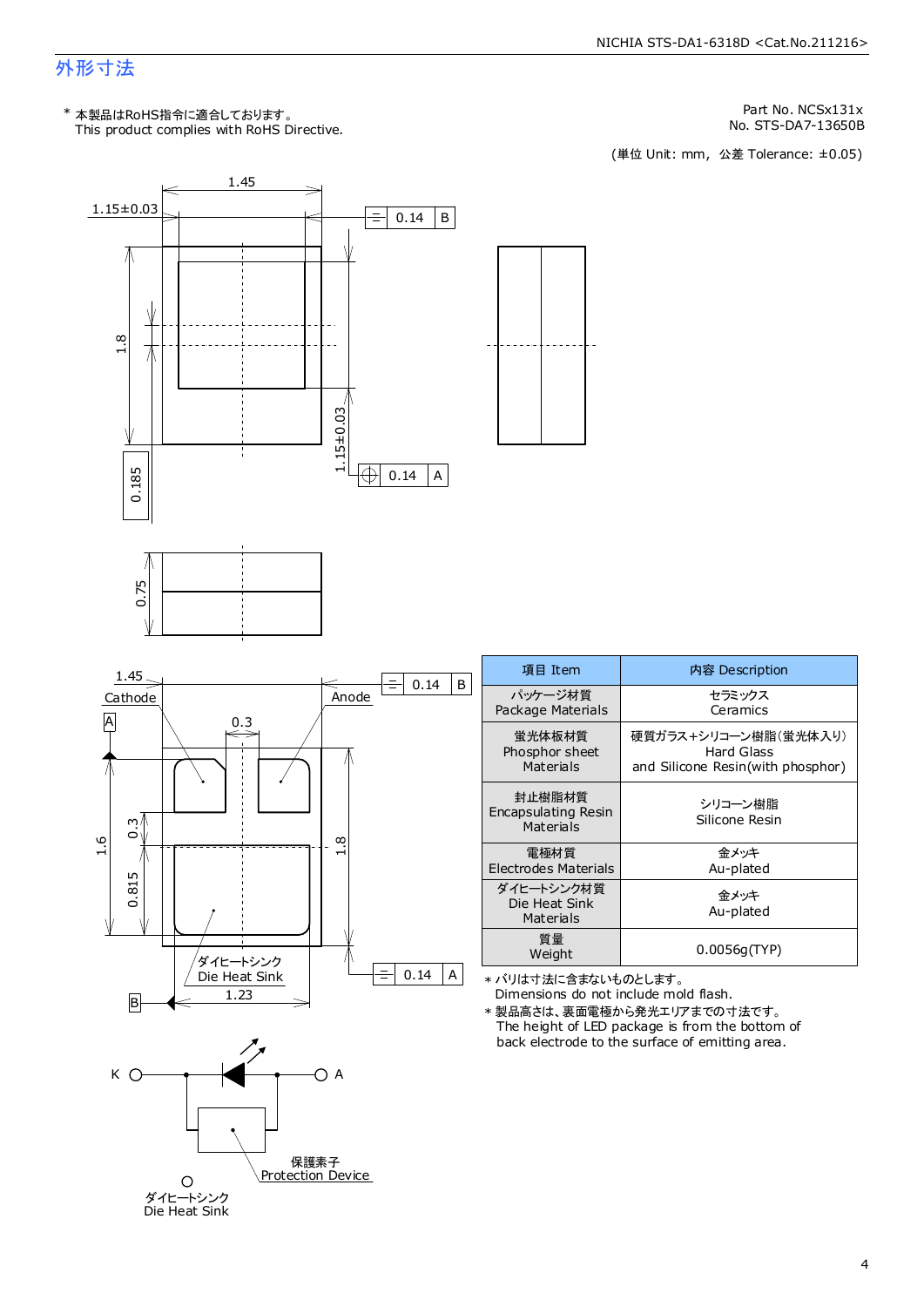### はんだ付け

● リフロー条件(Pb フリーはんだ使用時)



● 推奨取り付けパターン ろんじょう しょうしゃ ゆうしゃ ウィック あんきょう きょうかん きゅうしょく 推奨メタルマスク開口パターン





(単位 Unit: mm)

- \* 本製品は、リフロー対応品です。ディップはんだ、手はんだについては保証できません。
- \* リフローはんだは 2 回までとして下さい。
- \* ご使用のはんだ推奨条件を基にリフロープロファイルを設定して下さい。
- \* ピーク温度からの冷却温度勾配が緩やかになるように配慮して、急冷却を避けて下さい。
- \* 大気リフローの場合、リフロー時の熱や雰囲気の影響により、光学的劣化を起こすことがあります。リフローに際しては、窒素リフローを推奨します。
- \* 本製品は、発光面にガラスを用いているため、過度な力が加わると傷、欠け、割れ、製品の変形、断線や信頼性に影響を及ぼす恐れがあります。 推奨実装条件:

専用ノズルを推奨します。(下図ノズル図面参照)

ノズル接触部:

蛍光体板の中心。(以下の右から 2 番目の図参照)



 上図のように蛍光体板端を吸着すると欠け、割れ発生の原因となります。 実装圧力 3.5N/m㎡以下 ※但し、最大荷重 5N 以下 吸引圧力 8N/c ㎡以下(0.8kgf/c ㎡以下)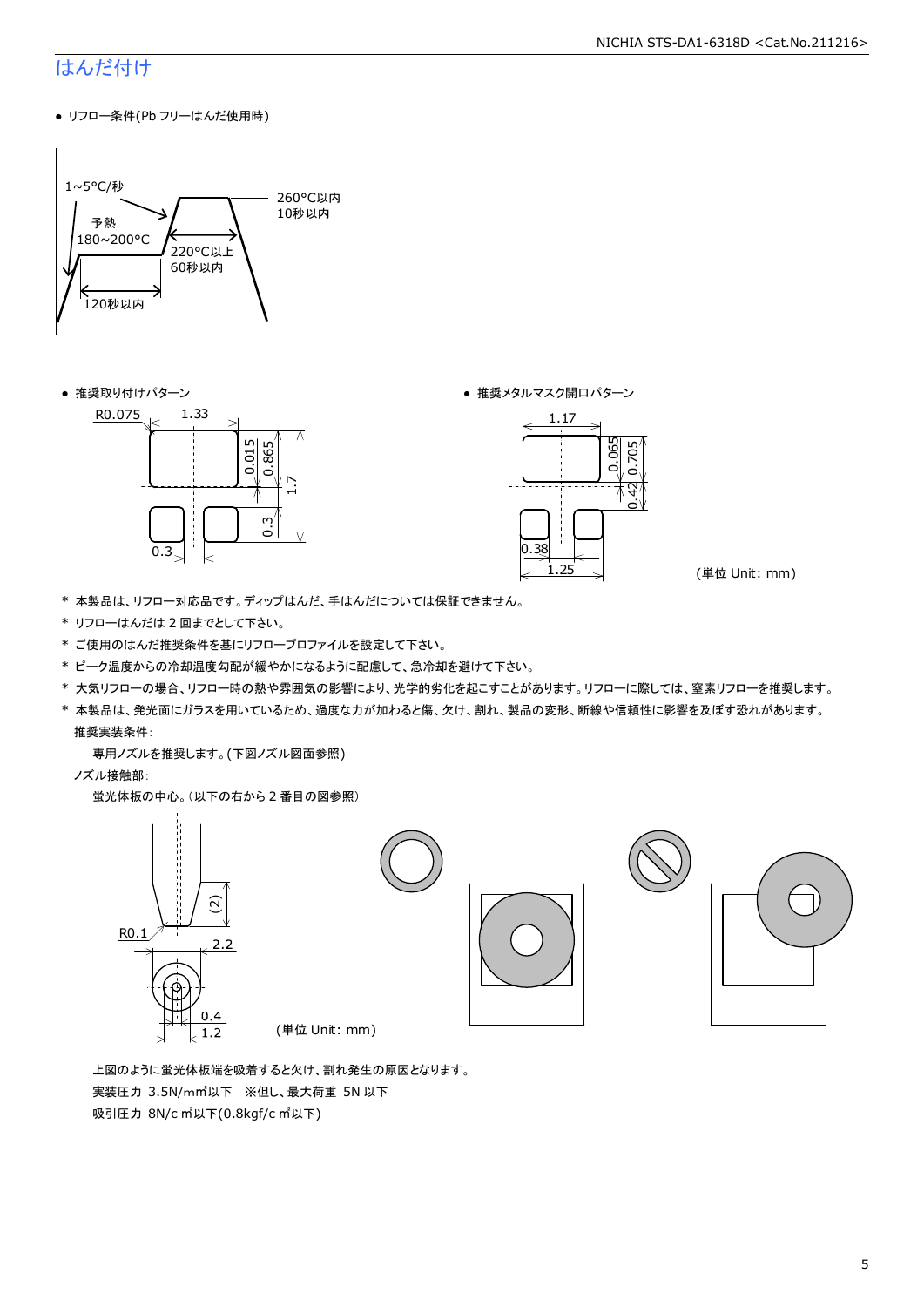- \* 基本的にはんだの取り付け後の修正は行わないで下さい。やむをえず修正する場合は、ホットプレートを使用して下さい。また、事前に修正による特性の 劣化のなきことを確認の上行って下さい。
- \* ダイヒートシンク部をはんだ実装して下さい。やむをえずできない場合は、熱伝導性の良い接着剤を使用して下さい。
- \* はんだ付け時、加熱された状態で LED にストレスを加えないで下さい。
- \* 実装機を使用する場合は、本製品にあった吸着ノズルを選定下さい。
- \* あくまで推奨ランドは LED を問題無く取り付けられるランドサイズとなっています。高密度実装などで実装精度が必要となる場合は、それに適したランド形 状を検討下さい。
- \* フラックスを使用する場合はノンハロゲンタイプを推奨します。また LED に直接フラックスがかかるような工程設計は行わないで下さい。
- \* 取り付けパターンに対して、はんだ種類及びはんだ塗布量が問題ないことを事前に確認して下さい。
- \* 電極パターンが全てパッケージの裏面にあるため、はんだ部が外観では確認できません。貴社にてはんだ条件を充分に確認の上でご使用下さい。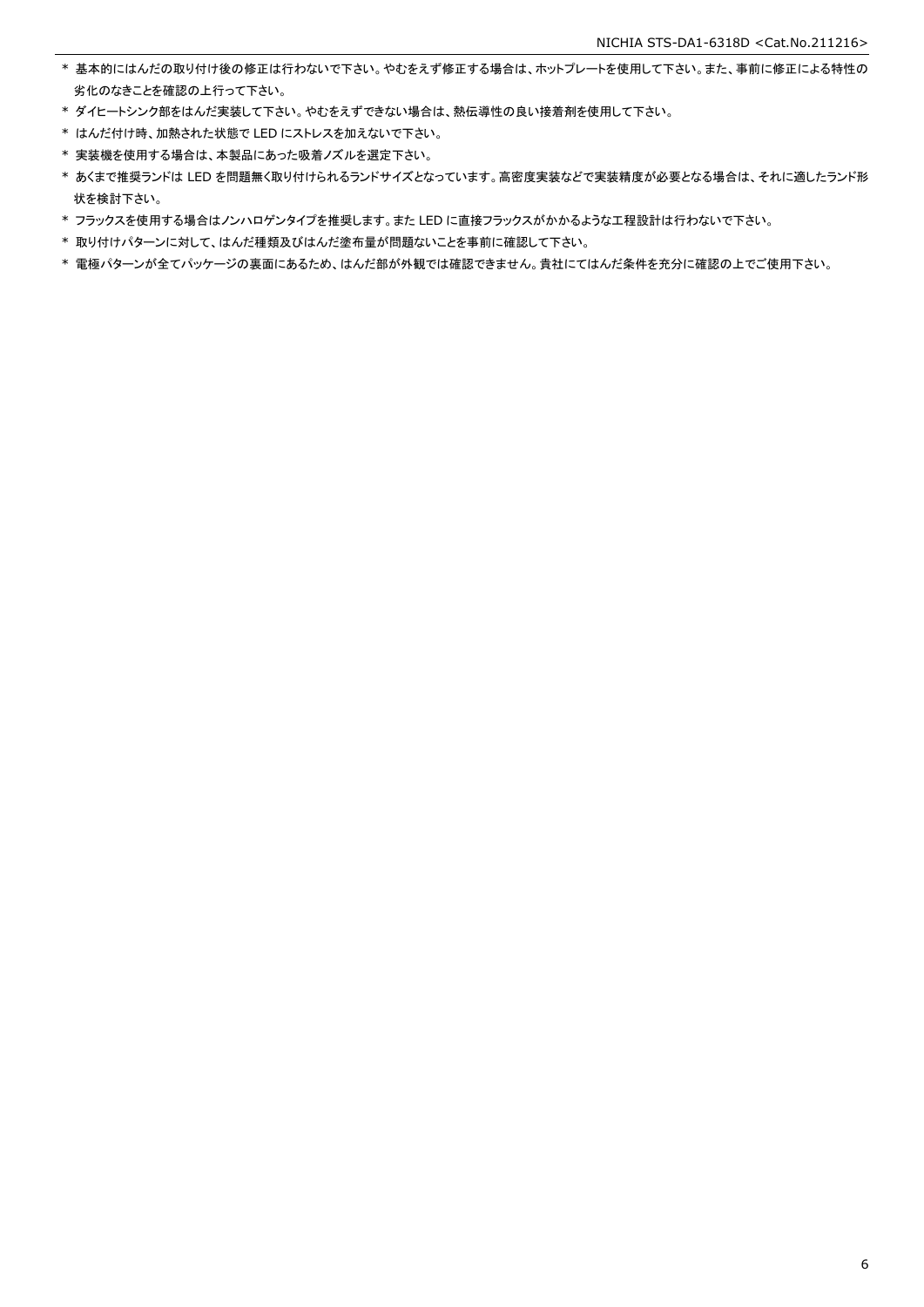

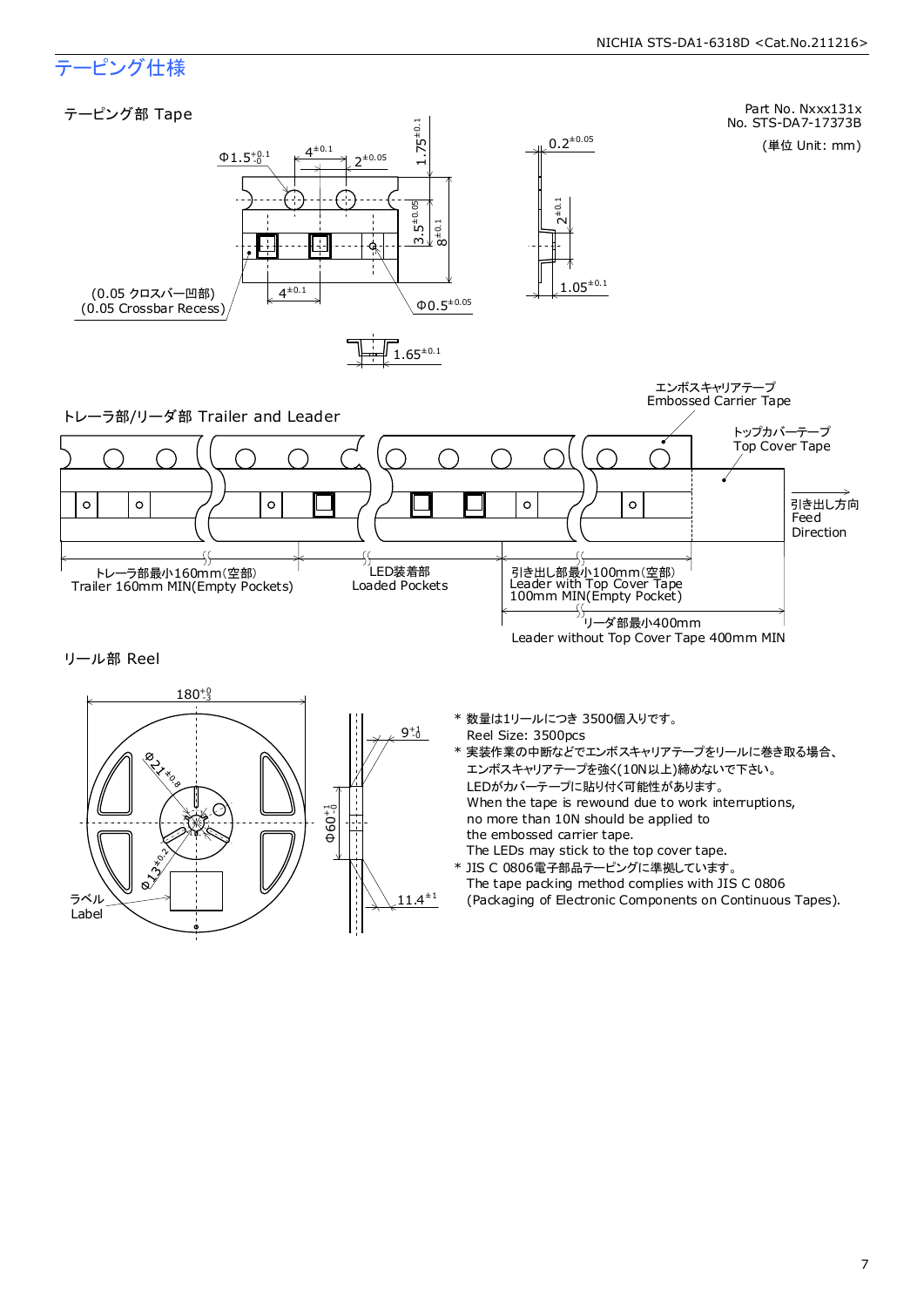#### 梱包仕様

Reels are shipped with desiccants in heat-sealed moisture-proof bags. シリカゲルとともにリールをアルミ防湿袋に入れ、熱シールにより封をします。

No. STS-DA7-0006F Part No. Nxxxxxxx



| Label ラベル     |                                                              |  |  |  |  |  |
|---------------|--------------------------------------------------------------|--|--|--|--|--|
| ØNICHIA       |                                                              |  |  |  |  |  |
| XXXX LED      |                                                              |  |  |  |  |  |
|               | PART NO.: NXXXXXXX<br>*******                                |  |  |  |  |  |
| LOT:<br>OTY.: | YMxxxx-RRR<br>PCS<br><b>RoHS</b>                             |  |  |  |  |  |
|               | NICHIA CORPORATION 491 OKA, KAMINAKA, ANAN, TOKUSHIMA, JAPAN |  |  |  |  |  |

Moisture-proof bags are packed in cardboard boxes with corrugated partitions. アルミ防湿袋を並べて入れ、ダンボールで仕切ります。





- 客先型名を\*\*\*\*\*\*\*\*で示します。<br>客先型名が設定されていない場合は空白です。 If not provided, it will not be indicated on the label. \*\*\*\*\*\*\* is the customer part number.
- For details, see "LOT NUMBERING CODE" in this document. ロット表記方法についてはロット番号の項を<br>参照して下さい。 \*
- The label does not have the RANK field for un-ranked products. ランク分けがない場合はランク表記はありません。 \*
- Products shipped on tape and reel are packed in a moisture-proof bag. They are shipped in cardboard boxes to protect them from external forces during transportation. 本製品はテーピングしたのち、輸送の衝撃から保護するためダンボールで梱包します。 \*
- Do not drop or expose the box to external forces as it may damage the products. 取り扱いに際して、落下させたり、強い衝撃を与えたりしますと、製品を損傷させる原因になりますので注意して下さい。 \*
- Do not expose to water. The box is not water-resistant. ダンボールには防水加工がされておりませんので、梱包箱が水に濡れないよう注意して下さい。 \*
- \* Using the original package material or equivalent in transit is recommended. 輸送、運搬に際して弊社よりの梱包状態あるいは同等の梱包を行って下さい。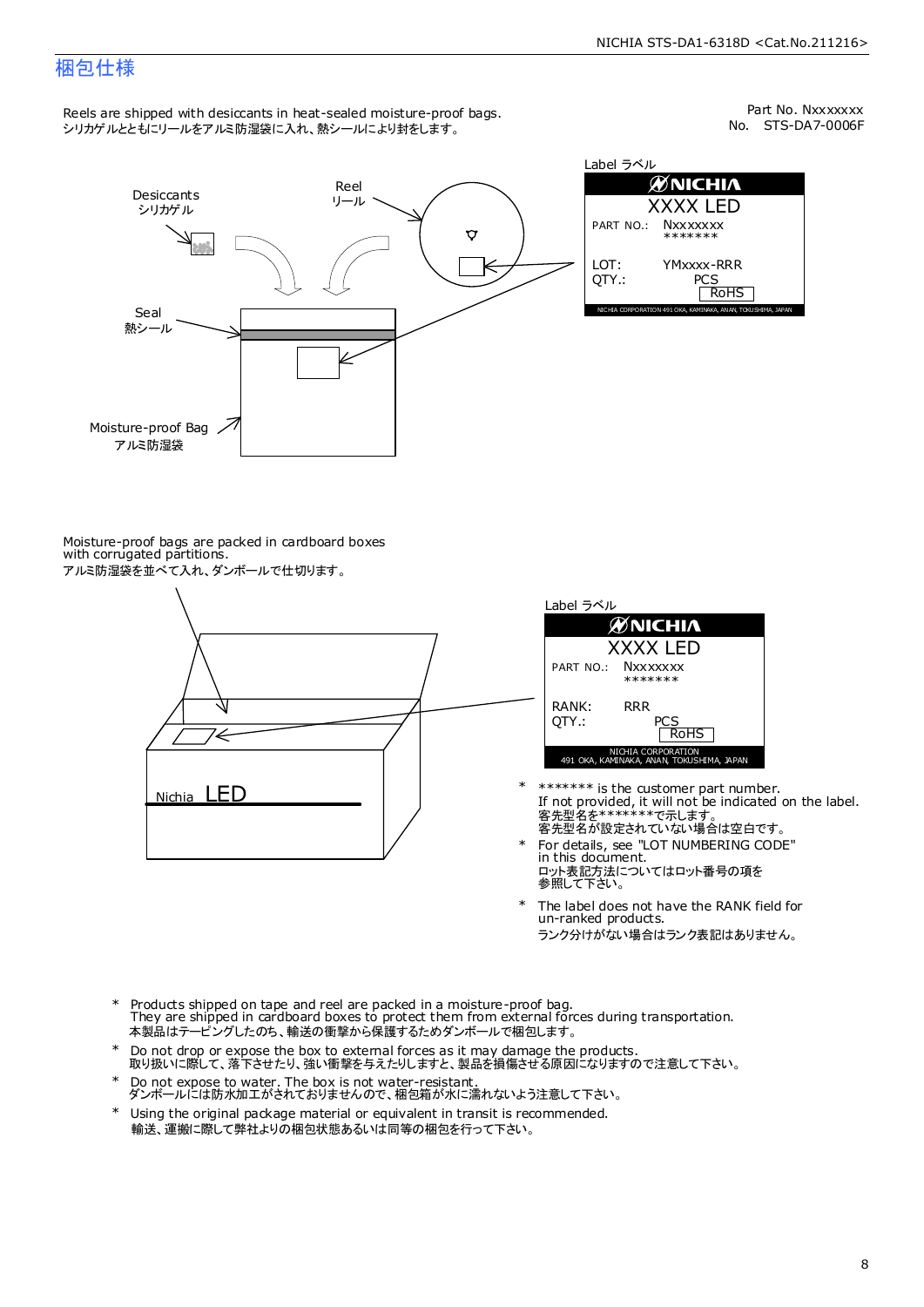### ロット番号

ロット番号は以下のように英数字で表記します。

- YMxxxx RRR
- Y 製造年

| 年    |   |
|------|---|
| 2020 | Κ |
| 2021 |   |
| 2022 | м |
| 2023 | Ν |
| 2024 | ი |
| 2025 | P |

#### M - 製造月

| 肙 | м | 月  | М |  |
|---|---|----|---|--|
|   |   |    |   |  |
|   |   | 8  | 8 |  |
|   | ີ | 9  | q |  |
|   |   | 10 |   |  |
|   |   | 11 | в |  |
| 6 |   | 12 |   |  |

 xxxx-当社管理番号 RRR-色度ランク、光束ランク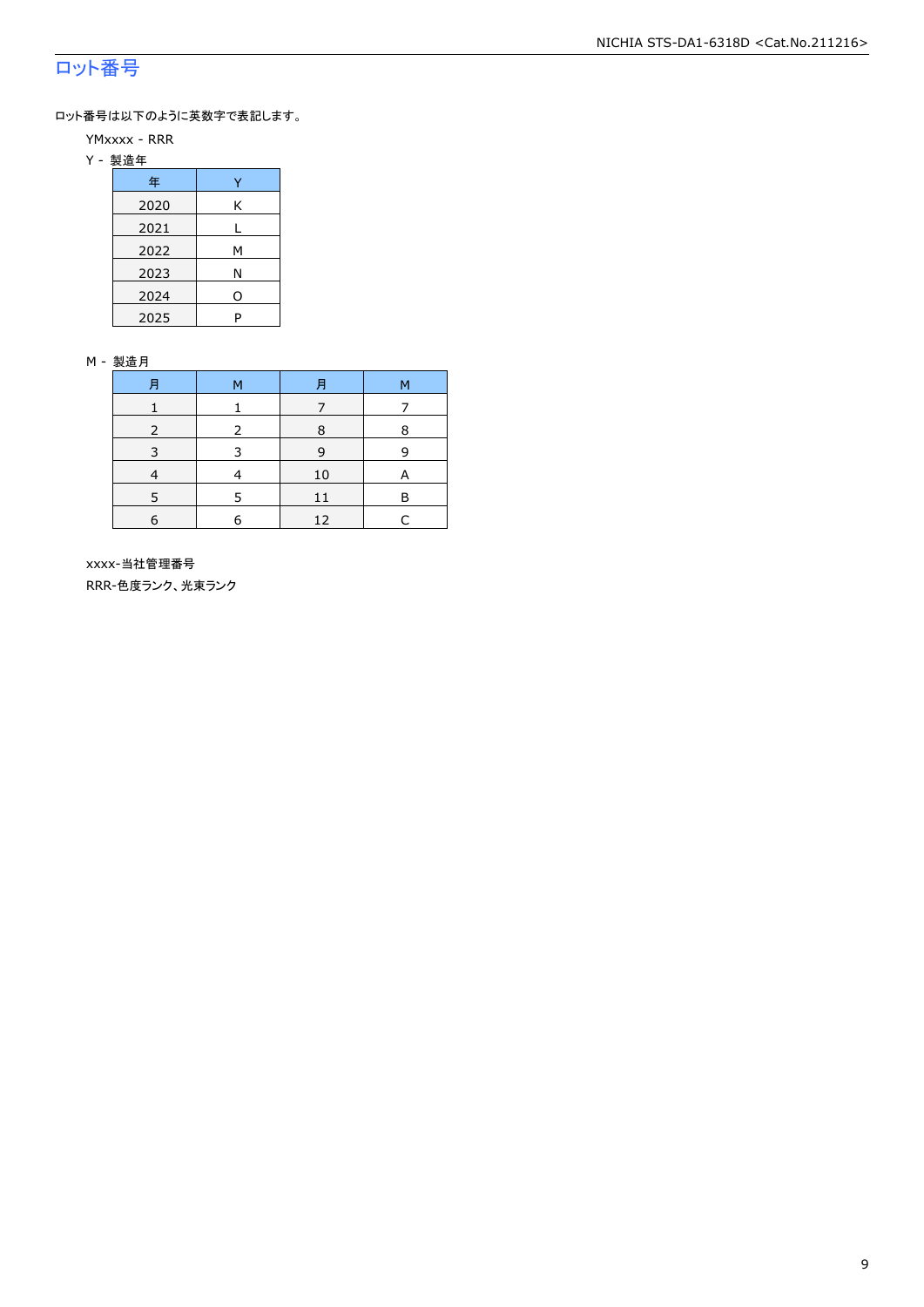## ディレーティング特性

Part No. NCSR131F No. STS-DA7-18085



**Solder Temperature(Cathode Side) vs Allowable Forward Current** はんだ接合部温度**(**カソード側**)-**許容順電流特性





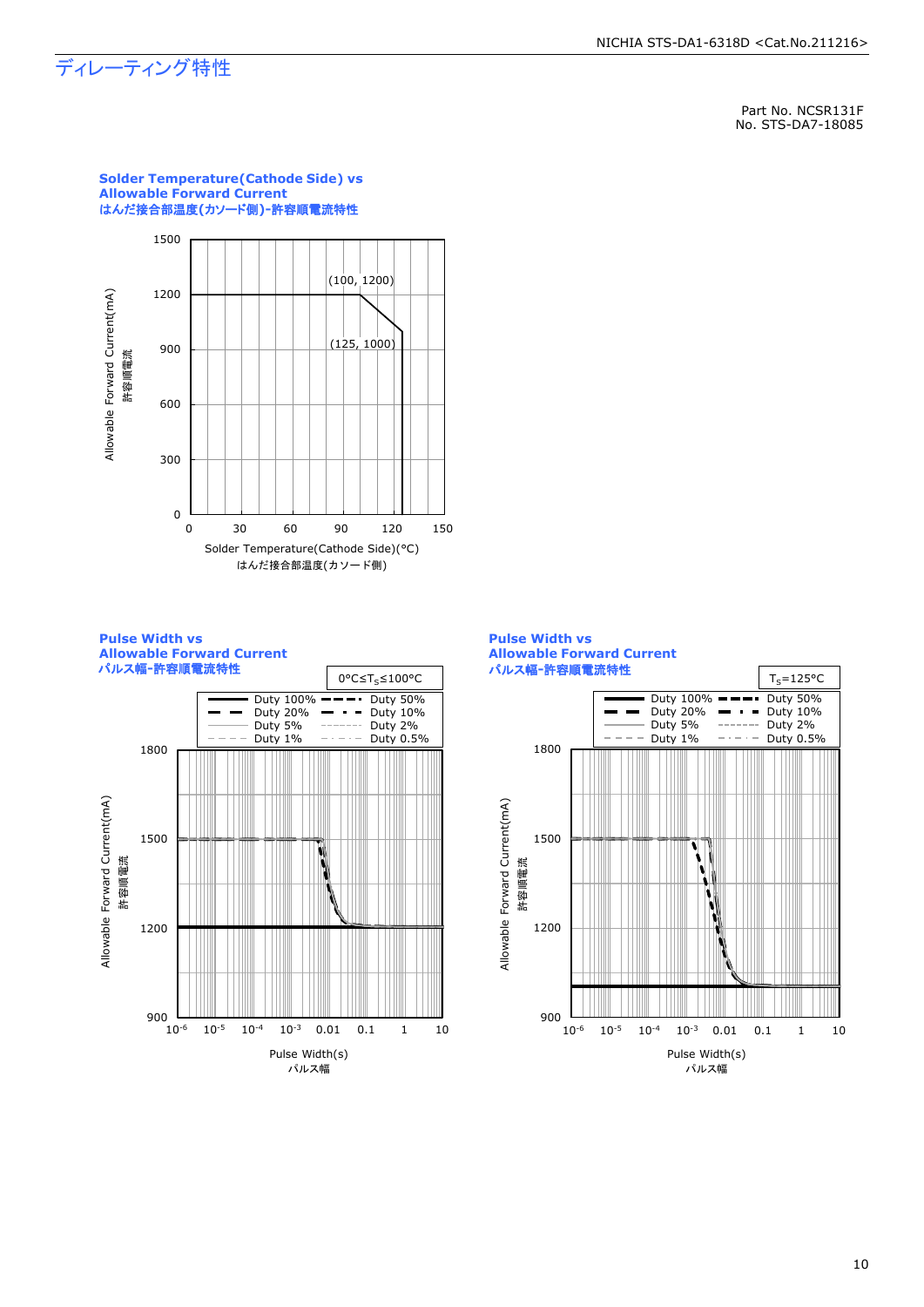\* All characteristics shown are for reference only and are not guaranteed. 本特性は参考です。

Part No. NCSR131F No. STS-DA7-17826B

\* Characteristics measured in a continuous square wave pulse mode with a pulse width of 0.05msec and a duty cycle of 1%. パルス幅0.05msec、デューティー比1%の連続矩形波により測定しています。







\* The graphs above show the characteristics for R017 LEDs, including sub-bins, of this product. 本特性は色度ランクR017(ランク座標範囲内の特別ランクを含む)に対応しています。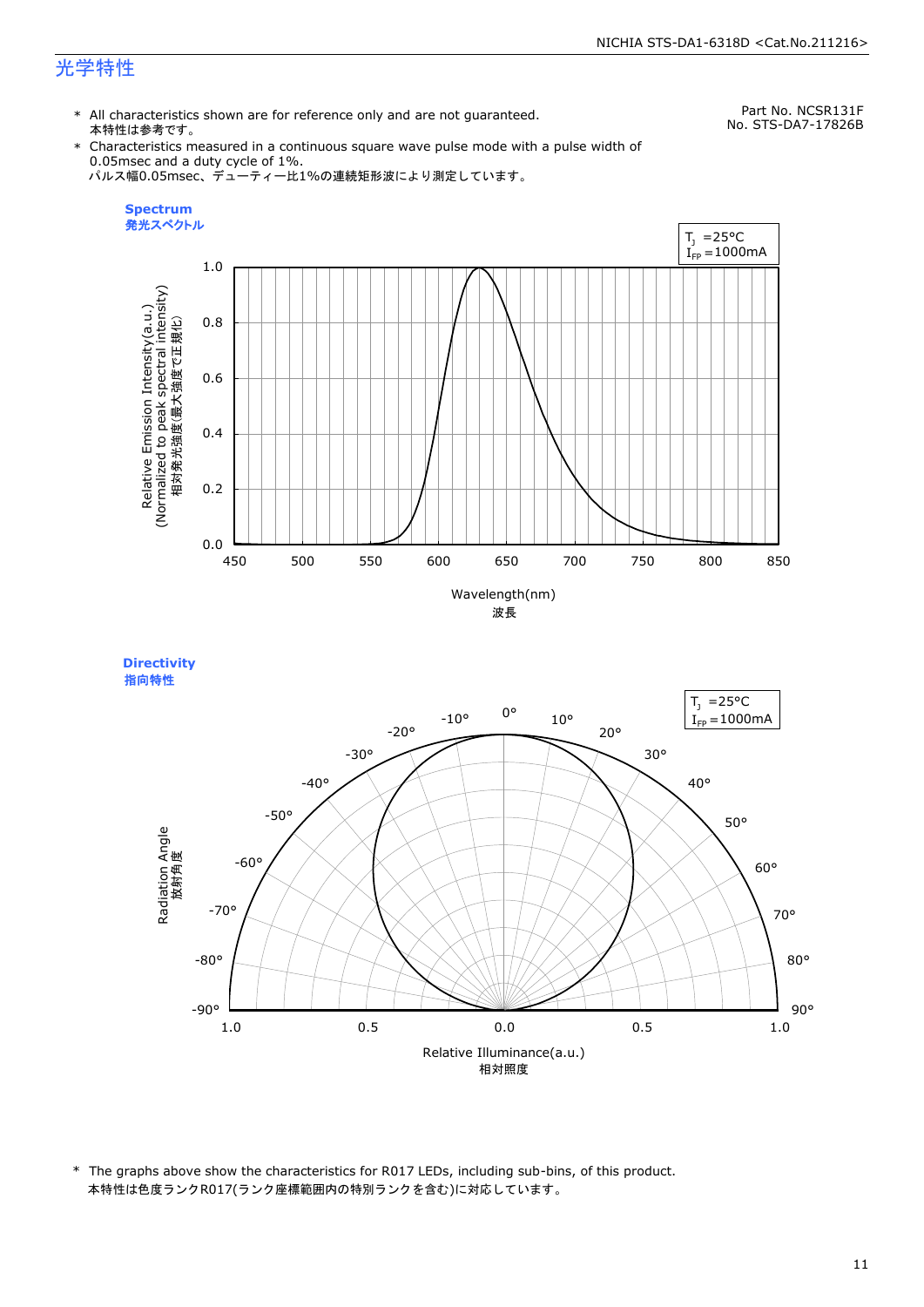\* All characteristics shown are for reference only and are not guaranteed. 本特性は参考です。

Part No. NCSR131F No. STS-DA7-17827B

\* Characteristics measured in a continuous square wave pulse mode with a pulse width of 0.05msec and a duty cycle of 1%. パルス幅0.05msec、デューティー比1%の連続矩形波により測定しています。



Relative Illuminance(a.u.) 相対照度 90° 80° 70° 60° 50° 40° 30° 20° 10° 0° -10° -20° -30°  $-40^\circ$ -50° -60° -70° -80° -90° **Directivity**  指向特性Radiation Angle<br>放射角度 1.0 0.5 0.0 0.5 1.0  $I_{FP} = 1000$ mA

\* The graphs above show the characteristics for R018 LEDs, including sub-bins, of this product. 本特性は色度ランクR018(ランク座標範囲内の特別ランクを含む)に対応しています。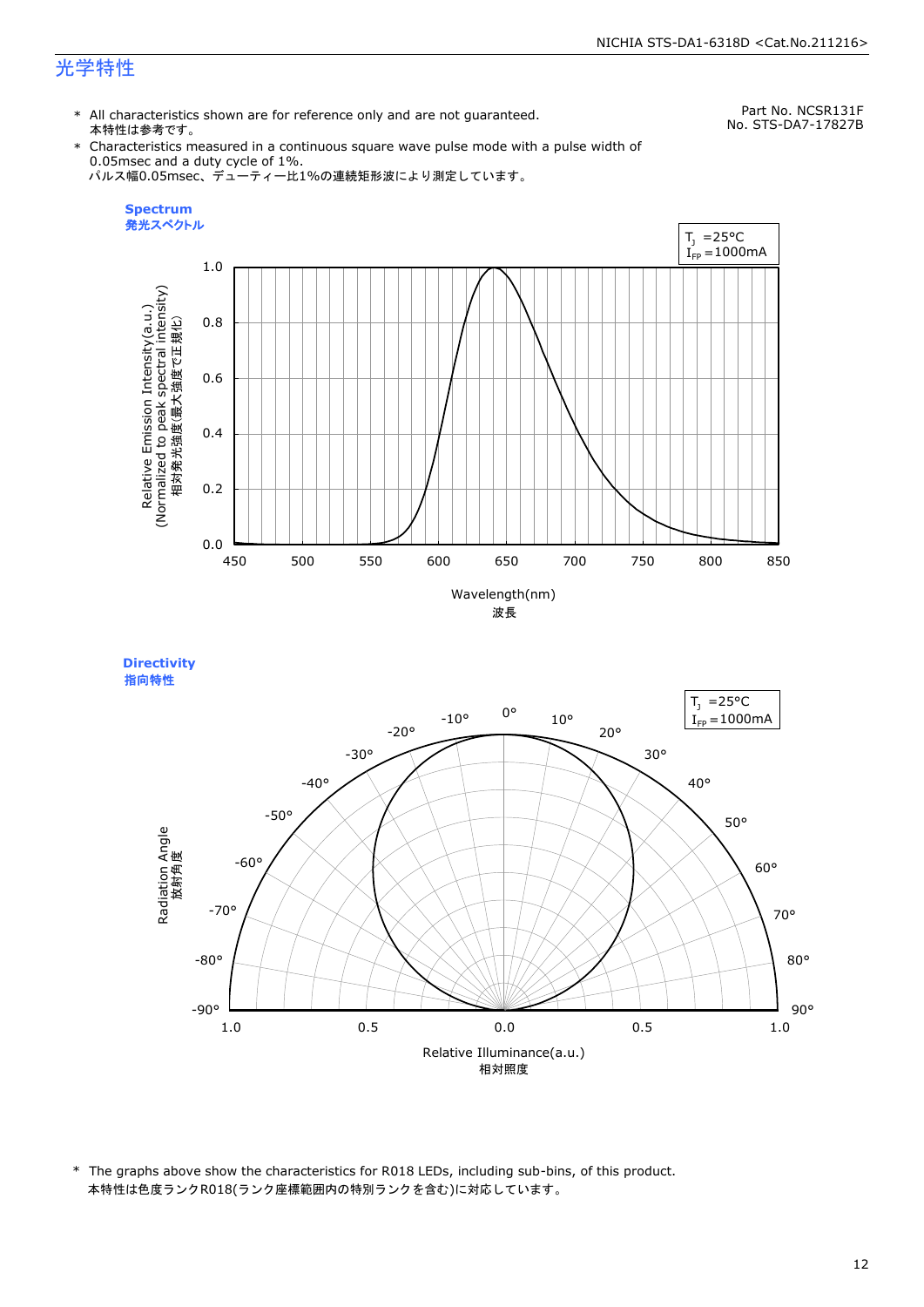**Directivity** 

\* All characteristics shown are for reference only and are not guaranteed. 本特性は参考です。

Part No. NCSR131F No. STS-DA7-17828B

\* Characteristics measured in a continuous square wave pulse mode with a pulse width of 0.05msec and a duty cycle of 1%. パルス幅0.05msec、デューティー比1%の連続矩形波により測定しています。



Relative Illuminance(a.u.) 相対照度 90° 80° 70° 60° 50° 40° 30° 20° 10° 0° -10° -20° -30°  $-40^\circ$ -50° -60° -70° -80° -90° 指向特性Radiation Angle<br>放射角度 1.0 0.5 0.0 0.5 1.0  $I_{FP} = 1000$ mA

\* The graphs above show the characteristics for R019 LEDs, including sub-bins, of this product. 本特性は色度ランクR019(ランク座標範囲内の特別ランクを含む)に対応しています。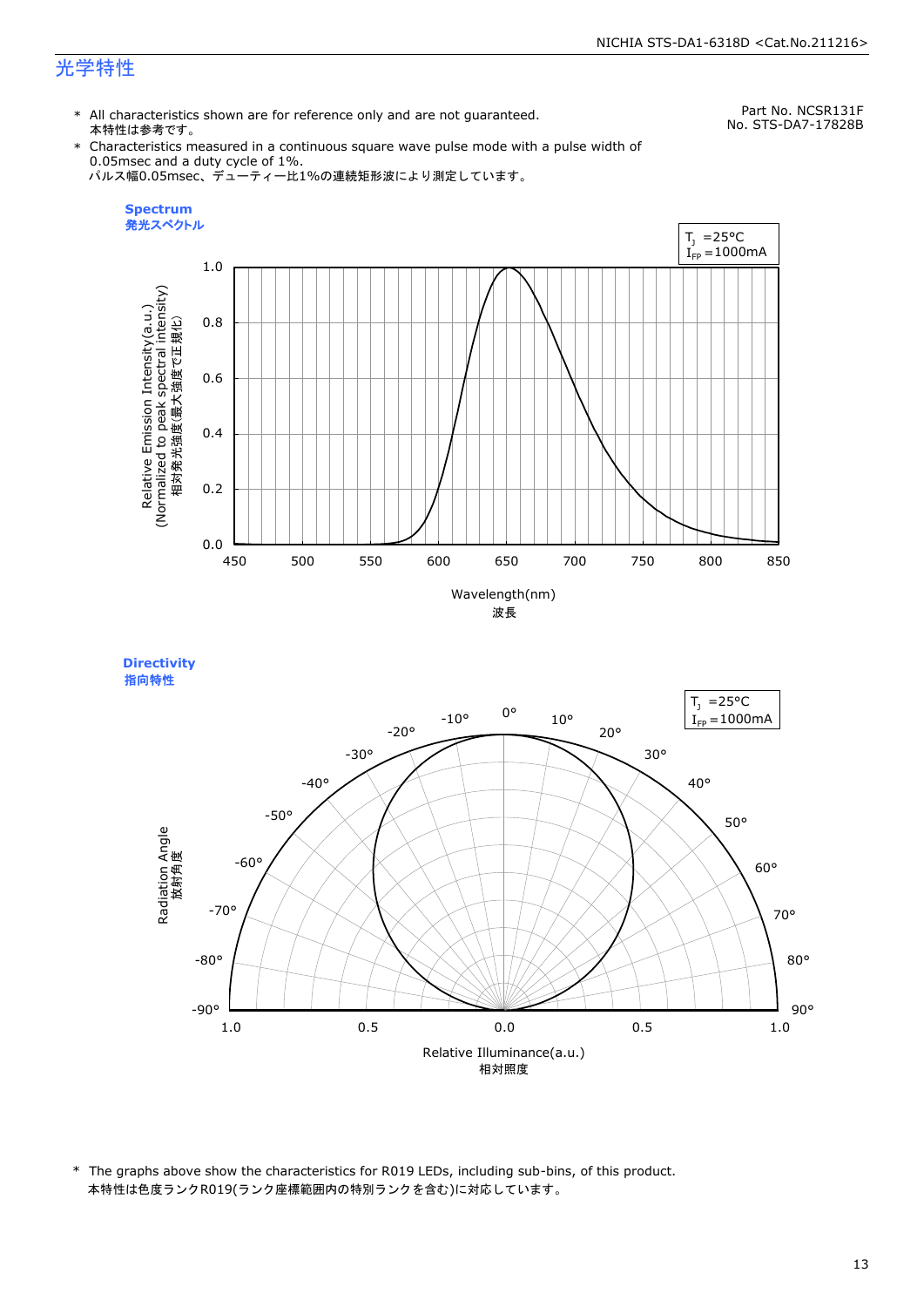\* All characteristics shown are for reference only and are not guaranteed. 本特性は参考です。

Part No. NCSR131F No. STS-DA7-17829B

\* Characteristics measured in a continuous square wave pulse mode with a pulse width of 0.05msec and a duty cycle of 1%. パルス幅0.05msec、デューティー比1%の連続矩形波により測定しています。







\* The graphs above show the characteristics for R020 LEDs, including sub-bins, of this product. 本特性は色度ランクR020(ランク座標範囲内の特別ランクを含む)に対応しています。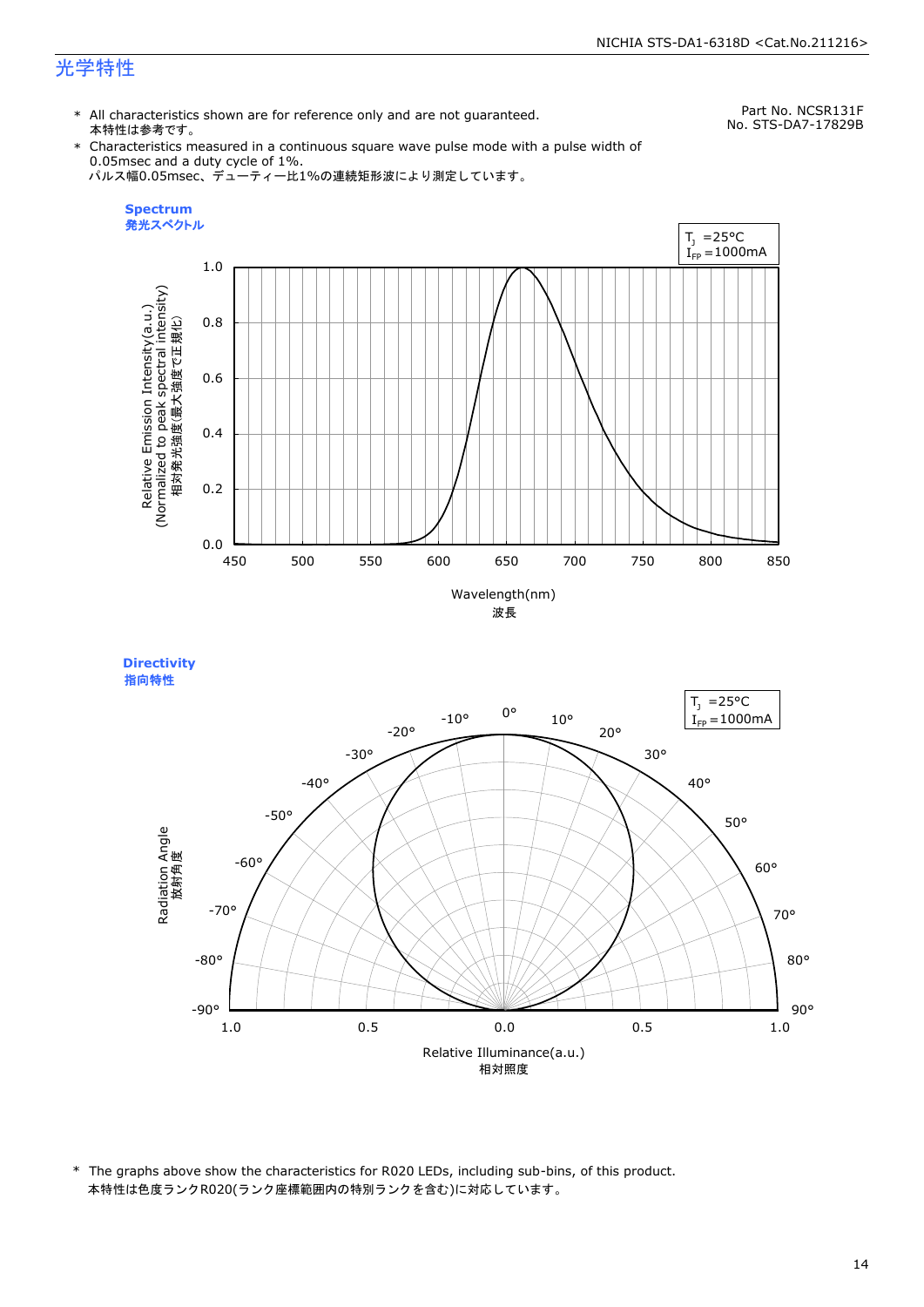\* All characteristics shown are for reference only and are not guaranteed. 本特性は参考です。

Part No. NCSR131F No. STS-DA7-17830C

\* Characteristics measured in a continuous square wave pulse mode with a pulse width of 0.05msec and a duty cycle of 1%.

パルス幅0.05msec、デューティー比1%の連続矩形波により測定しています。





**Forward Current vs Junction Temperature vs Relative Luminous Flux Relative Luminous Flux** ジャンクション温度**-**相対光束特性 順電流**-**相対光束特性  $T_1 = 25^{\circ}C$  |  $I_{FP} = 1000 \text{mA}$ 2.0 1.4 Relative Luminous Flux(a.u.) (Normalized at  $I_{\text{FP}}$ =1000mA) 相対光束(I<sub>FP</sub>=1000mAで正規化) 相対光束(IFP=1000mAで正規化)  $(100001$  at  $I_{\text{fp}}$  at  $I_{\text{F}}$  because  $\lambda$ 1.2 Relative Luminous Flux(a.u.) Relative Luminous Flux(a.u.) Relative Luminous Flux(a.u.) 相対光束(T」 =25°Cで正規化) 1.5 (Normalized at  $T_1$  =25°C) 1.0 m i 1.0 0.8 0.5 0.6 0.0 0.4 0 300 600 900 1200 1500 1800 -60 -30 0 30 60 90 120 150 180 Forward Current(mA) Junction Temperature(°C) 順電流 ジャンクション温度

本特性は色度ランクR017(ランク座標範囲内の特別ランクを含む)に対応しています。 \* The graphs above show the characteristics for R017 LEDs, including sub-bins, of this product.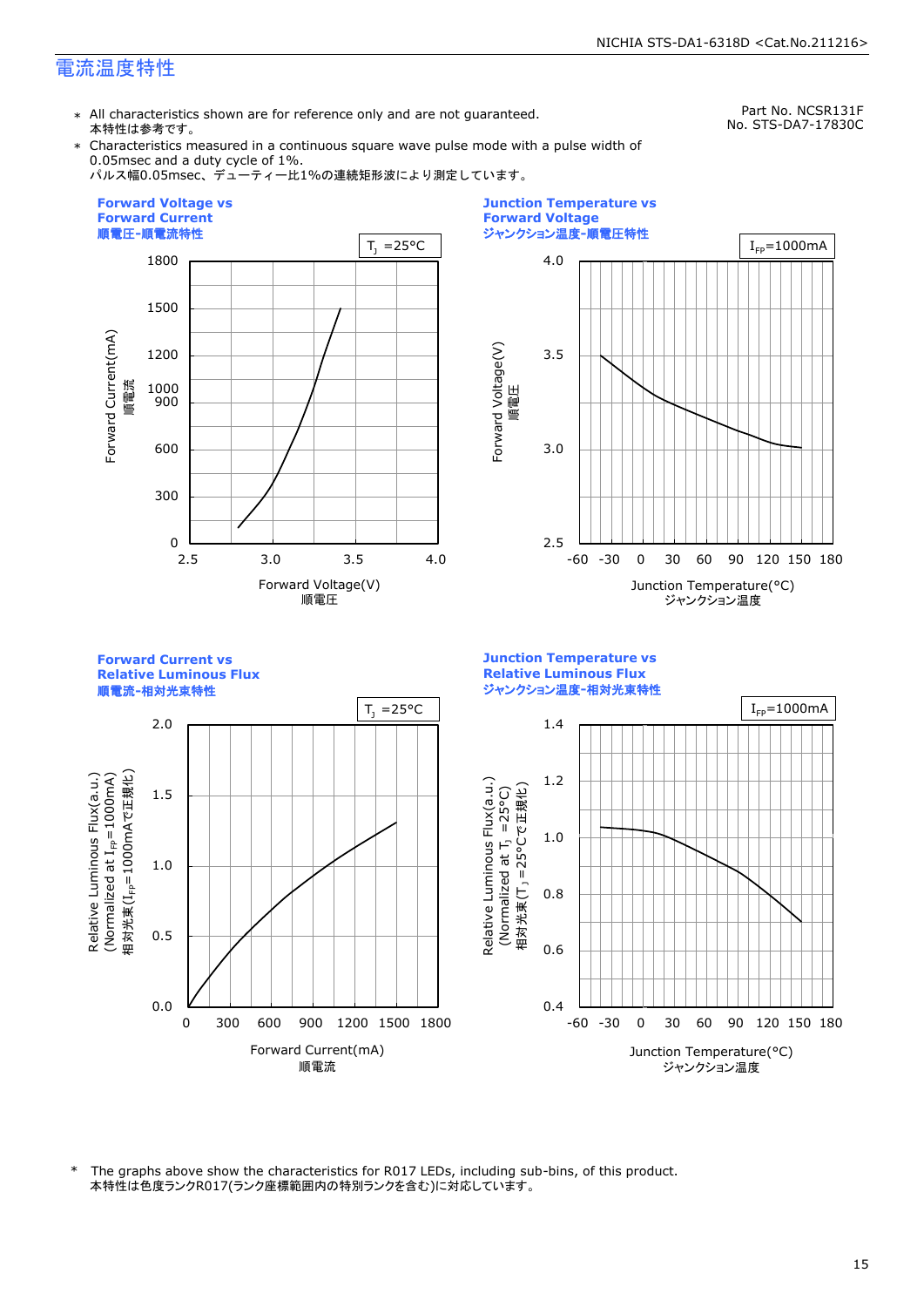\* All characteristics shown are for reference only and are not guaranteed. 本特性は参考です。

Part No. NCSR131F No. STS-DA7-17831C

\* Characteristics measured in a continuous square wave pulse mode with a pulse width of 0.05msec and a duty cycle of 1%.

パルス幅0.05msec、デューティー比1%の連続矩形波により測定しています。







本特性は色度ランクR018(ランク座標範囲内の特別ランクを含む)に対応しています。 \* The graphs above show the characteristics for R018 LEDs, including sub-bins, of this product.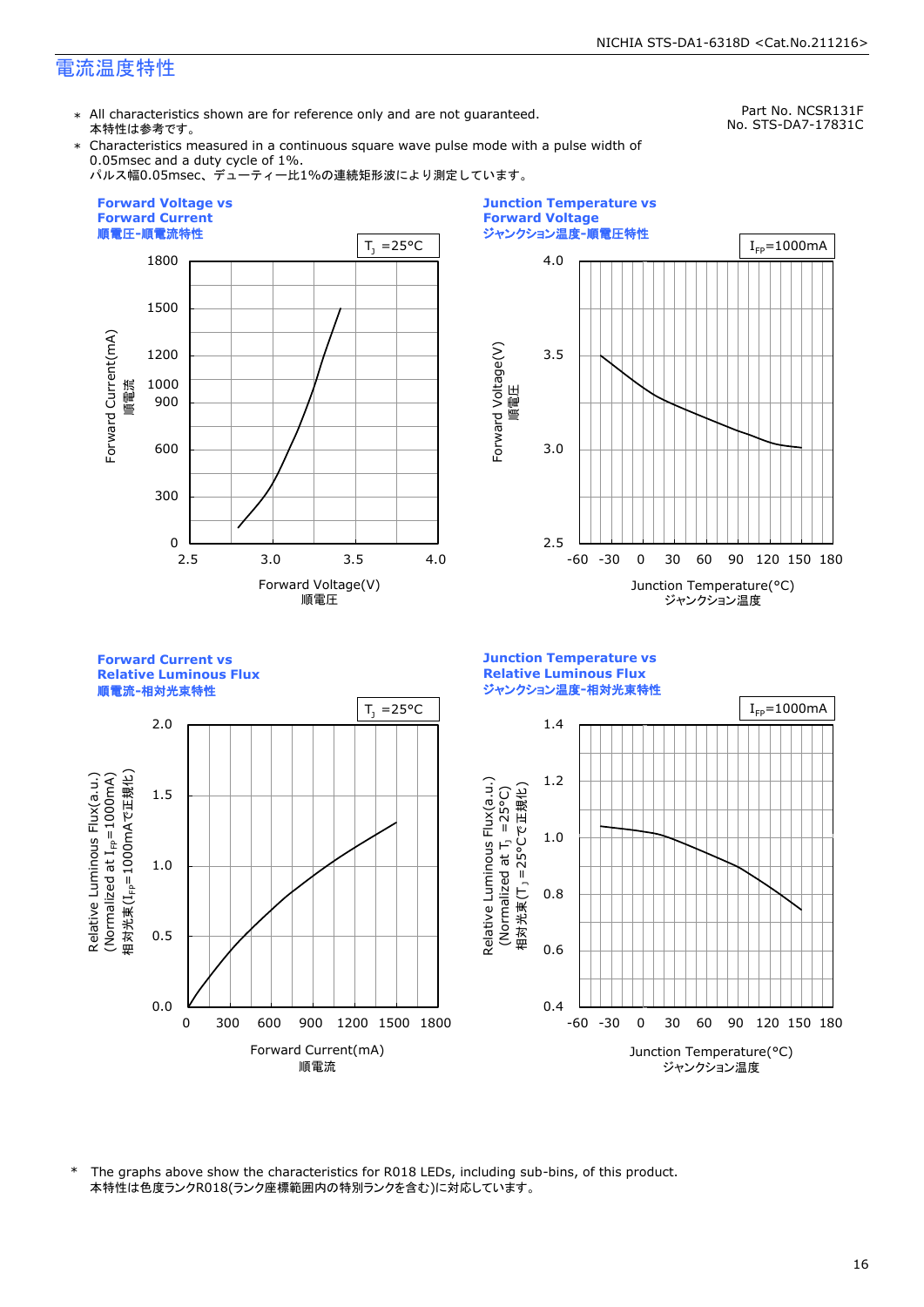\* All characteristics shown are for reference only and are not guaranteed. 本特性は参考です。

Part No. NCSR131F No. STS-DA7-17832C

\* Characteristics measured in a continuous square wave pulse mode with a pulse width of 0.05msec and a duty cycle of 1%.

パルス幅0.05msec、デューティー比1%の連続矩形波により測定しています。





**Forward Current vs Junction Temperature vs Relative Luminous Flux Relative Luminous Flux** ジャンクション温度**-**相対光束特性 順電流**-**相対光束特性  $T_1 = 25^{\circ}C$  |  $I_{FP} = 1000 \text{ mA}$ 2.0 1.4 Relative Luminous Flux(a.u.) (Normalized at  $I_{\text{FP}}$ =1000mA) 相対光束(I<sub>FP</sub>=1000mAで正規化) 相対光束(IFP=1000mAで正規化)  $(100001$  at  $I_{\text{fp}}$  at  $I_{\text{F}}$  because  $\lambda$ 1.2 Relative Luminous Flux(a.u.) Relative Luminous Flux(a.u.) Relative Luminous Flux(a.u.) 相対光束(T」 =25°Cで正規化) 1.5 (Normalized at  $T_1$  =25°C) 1.0 m i 1.0 0.8 0.5 0.6 0.0 0.4 0 300 600 900 1200 1500 1800 -60 -30 0 30 60 90 120 150 180 Forward Current(mA) Junction Temperature(°C) 順電流 ジャンクション温度

本特性は色度ランクR019(ランク座標範囲内の特別ランクを含む)に対応しています。 \* The graphs above show the characteristics for R019 LEDs, including sub-bins, of this product.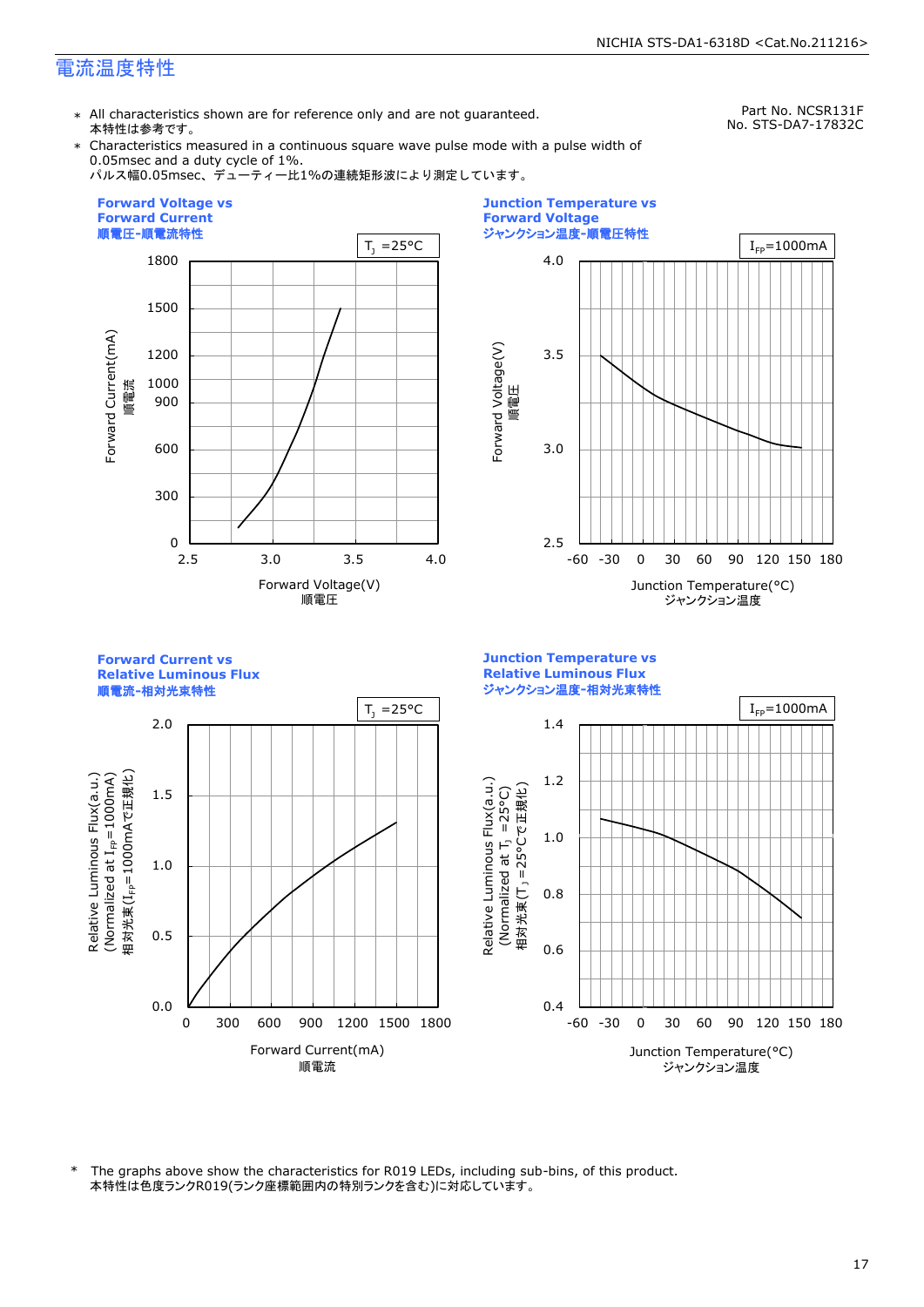\* All characteristics shown are for reference only and are not guaranteed. 本特性は参考です。

Part No. NCSR131F No. STS-DA7-17833C

\* Characteristics measured in a continuous square wave pulse mode with a pulse width of 0.05msec and a duty cycle of 1%.







**Forward Current vs Junction Temperature vs Relative Luminous Flux Relative Luminous Flux** ジャンクション温度**-**相対光束特性 順電流**-**相対光束特性  $T_1 = 25^{\circ}C$  |  $I_{FP} = 1000 \text{mA}$ 2.0 1.4 Relative Luminous Flux(a.u.) (Normalized at  $I_{\text{FP}}$ =1000mA) 相対光束(I<sub>FP</sub>=1000mAで正規化) 相対光束(IFP=1000mAで正規化)  $(100001$  at  $I_{\text{fp}}$  at  $I_{\text{F}}$  because  $\lambda$ Relative Luminous Flux(a.u.) Relative Luminous Flux(a.u.) Relative Luminous Flux(a.u.) 相対光束(T」 =25°Cで正規化) 1.5 1.2 (Normalized at  $T_1$  =25°C) m i 1.0 1.0 0.5 0.8 0.0 0.6 0 300 600 900 1200 1500 1800 -60 -30 0 30 60 90 120 150 180 Forward Current(mA) Junction Temperature(°C) 順電流 ジャンクション温度

本特性は色度ランクR020(ランク座標範囲内の特別ランクを含む)に対応しています。 \* The graphs above show the characteristics for R020 LEDs, including sub-bins, of this product.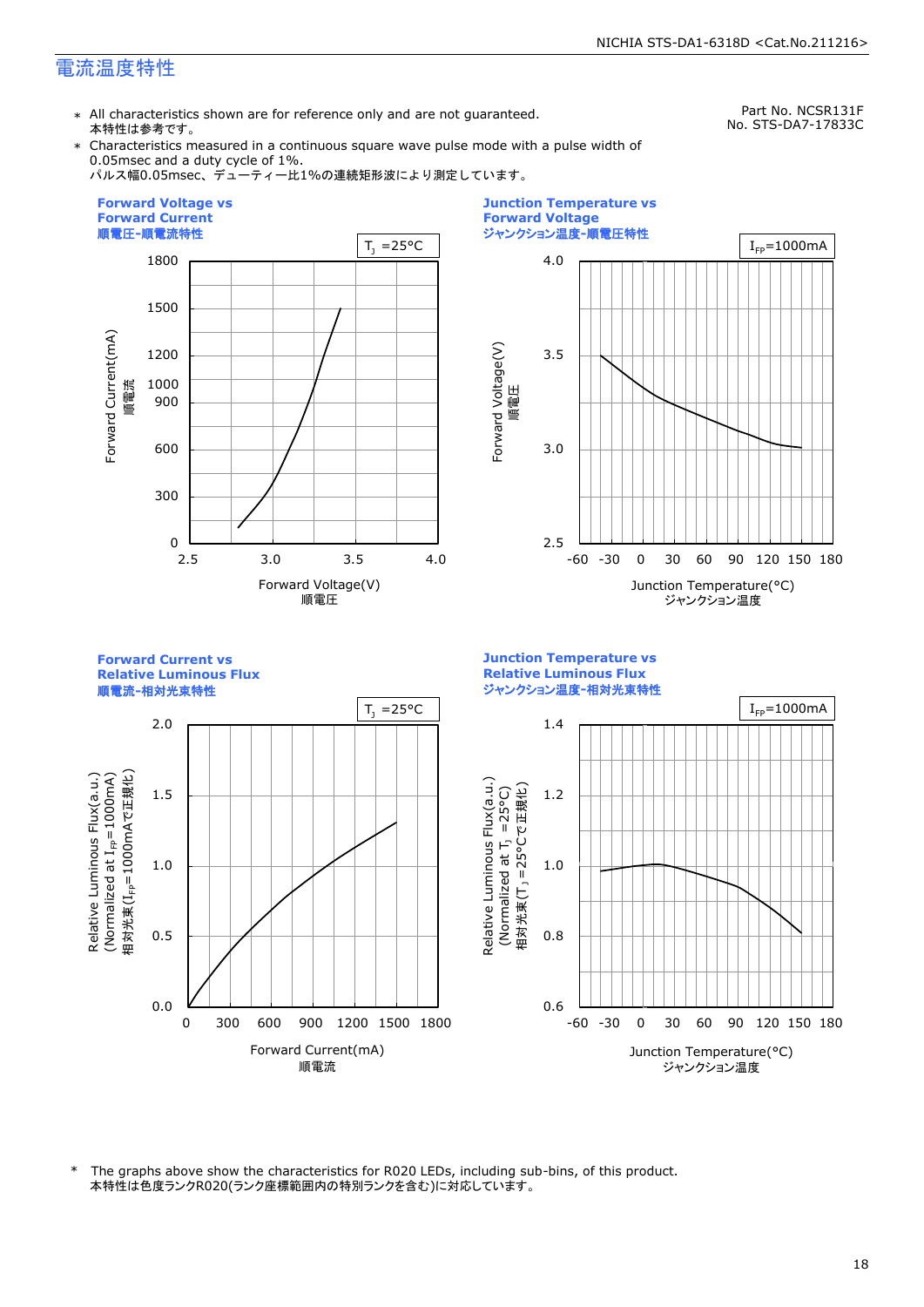\* All characteristics shown are for reference only and are not guaranteed. 本特性は参考です。

Part No. NCSR131F No. STS-DA7-17834C

\* Characteristics measured in a continuous square wave pulse mode with a pulse width of 0.05msec and a duty cycle of 1%.



\* The graphs above show the characteristics for R017 LEDs, including sub-bins, of this product. 本特性は色度ランクR017(ランク座標範囲内の特別ランクを含む)に対応しています。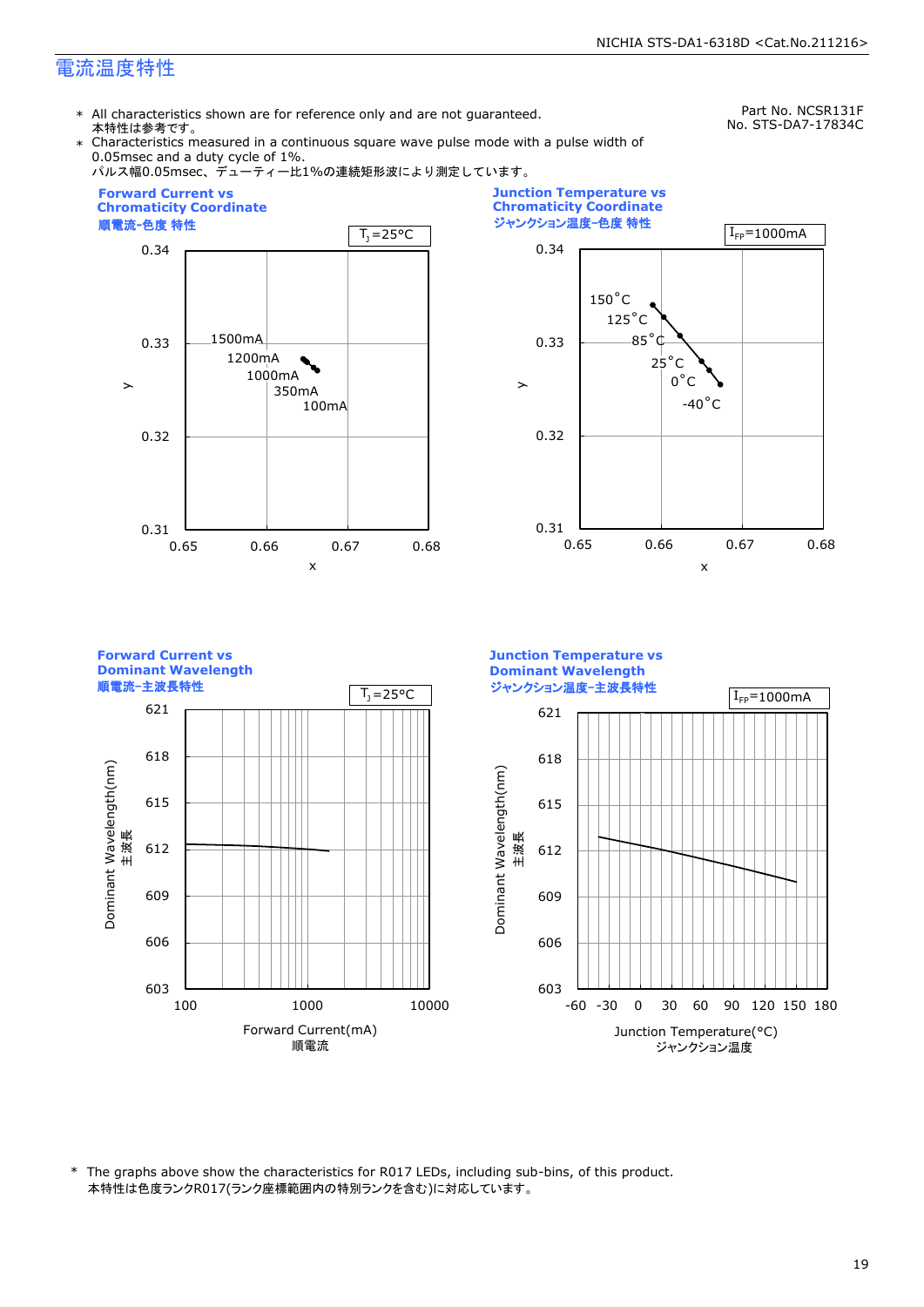\* All characteristics shown are for reference only and are not guaranteed. 本特性は参考です。

Part No. NCSR131F No. STS-DA7-17835C

\* Characteristics measured in a continuous square wave pulse mode with a pulse width of 0.05msec and a duty cycle of 1%.



\* The graphs above show the characteristics for R018 LEDs, including sub-bins, of this product. 本特性は色度ランクR018(ランク座標範囲内の特別ランクを含む)に対応しています。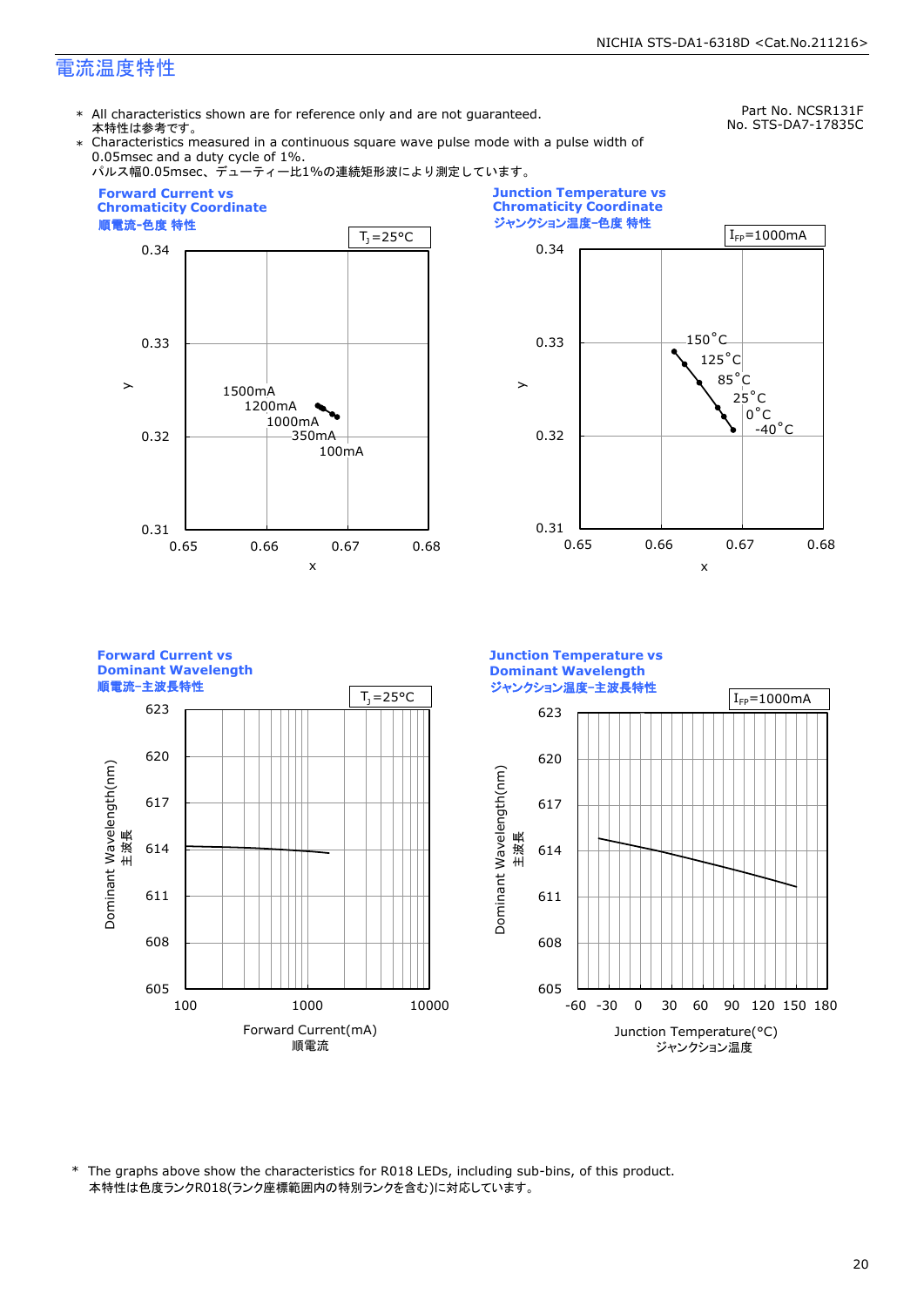\* All characteristics shown are for reference only and are not guaranteed. 本特性は参考です。

Part No. NCSR131F No. STS-DA7-17836C

Characteristics measured in a continuous square wave pulse mode with a pulse width of 0.05msec and a duty cycle of 1%.



\* The graphs above show the characteristics for R019 LEDs, including sub-bins, of this product. 本特性は色度ランクR019(ランク座標範囲内の特別ランクを含む)に対応しています。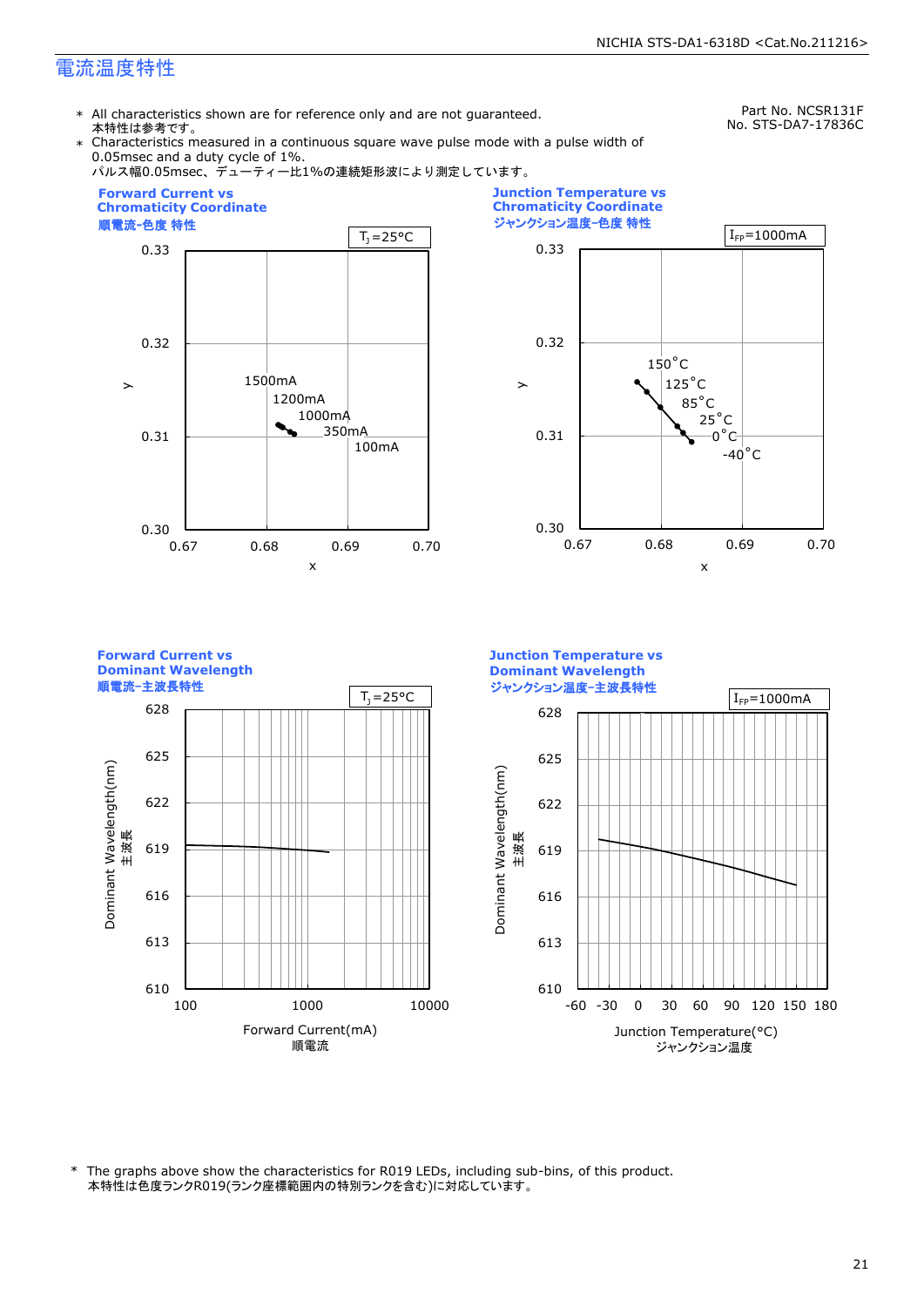\* All characteristics shown are for reference only and are not guaranteed. 本特性は参考です。

Part No. NCSR131F No. STS-DA7-17837C

Characteristics measured in a continuous square wave pulse mode with a pulse width of 0.05msec and a duty cycle of 1%.



\* The graphs above show the characteristics for R020 LEDs, including sub-bins, of this product. 本特性は色度ランクR020(ランク座標範囲内の特別ランクを含む)に対応しています。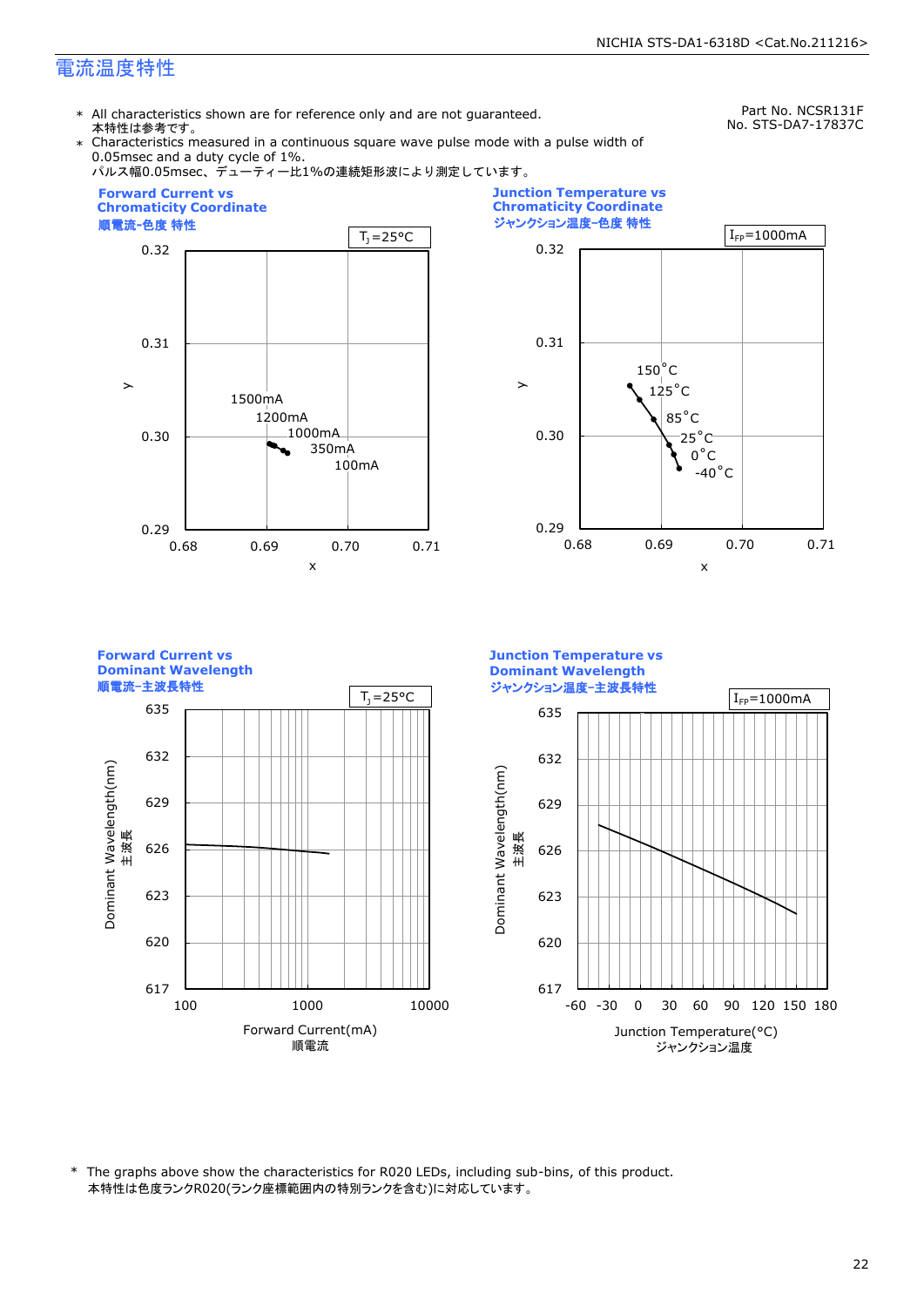### 信頼性

#### (1) 試験項目と試験結果

| 試験項目                | 参照規格                             | 試験条件                                                                   | 試験時間      | 故障判定<br>基準 No. | 故障数/試験数 |
|---------------------|----------------------------------|------------------------------------------------------------------------|-----------|----------------|---------|
| はんだ耐熱性<br>(リフローはんだ) | <b>JEITA ED-4701</b><br>300 301  | T <sub>sld</sub> =260°C, 10 秒, 2 回<br>(前処理 85℃, 60%, 168 時間)           |           | #1             | 0/10    |
| はんだ付け性              | <b>JEITA ED-4701</b><br>303 303A | $T_{\text{std}} = 245 \pm 5^{\circ}$ C, 5 秒<br>鉛フリーはんだ(Sn-3.0Ag-0.5Cu) |           | #2             | 0/10    |
| 熱衝撃(気相)             |                                  | -40°C(15 分)~125°C(15 分)                                                | 1000 サイクル | #1             | 0/22    |
| 高温連続動作              |                                  | $T_A = 85^{\circ}$ C, I <sub>F</sub> =1000mA                           | 1000 時間   | #1             | 0/10    |
| 高温高湿点滅動作            |                                  | $T_A = 85^{\circ}$ C, RH = 85%<br>I <sub>F</sub> =1000mA(30 分 ON/OFF)  | 1000 時間   | #1             | 0/10    |
| 静雷破壊                | ANSI/ESDA/<br>JEDEC JS-001       | HBM, 8kV, 1.5kΩ, 100pF, 順逆 1 回                                         |           | #1             | 0/10    |

注記:

1) 熱抵抗 RθJA≈20℃/W

2) 測定は LED が常温に戻ってから行います。

#### (2) 故障判定基準

| 基準 No. | 項目                  | 条件              | 判定基準            |
|--------|---------------------|-----------------|-----------------|
|        |                     |                 | <初期値×0.9        |
|        | 順電圧(VF)             | $I_F = 1000$ mA | >初期値×1.1        |
| #1     |                     |                 | <初期値×0.8        |
|        | 光束(Φ <sub>ν</sub> ) | $I_F = 1000$ mA | >初期値×1.2        |
| #2     | はんだぬれ性              | -               | はんだぬれ面積率が 95%未満 |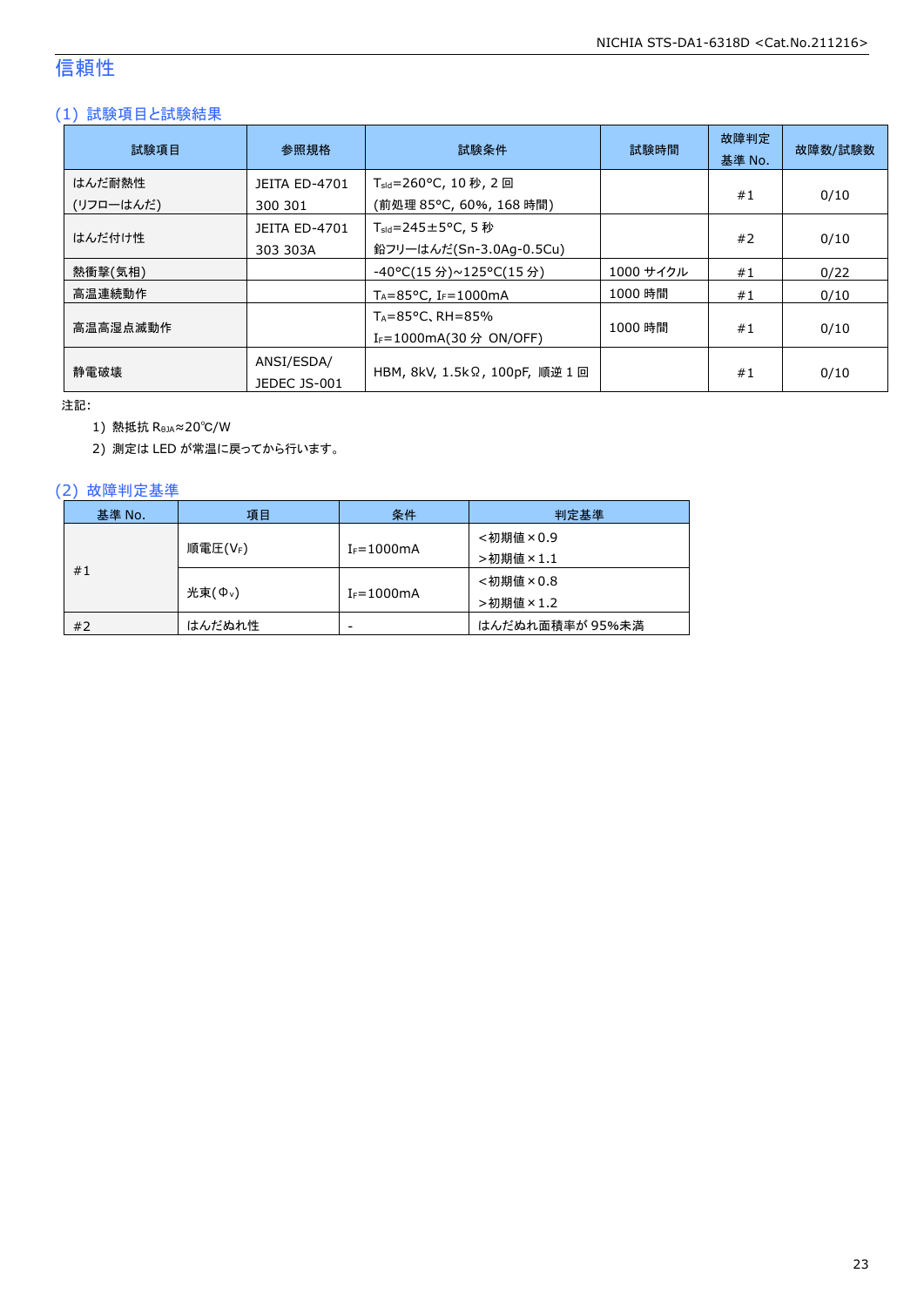#### 注意事項

#### (1) 保管

| 条件 |           | 温度                   | 湿度       | 期間        |
|----|-----------|----------------------|----------|-----------|
| 保管 | アルミ防湿袋開封前 | $30^{\circ}$ C<br>以下 | 90%RH 以下 | 納入日より1年以内 |
|    | アルミ防湿袋開封後 | $30^{\circ}$ C<br>以下 | 70%RH 以下 | 年以内       |

● 本製品は、MSL2 に相当します。MSL については IPC/JEDEC STD-020 をご確認下さい。

- 本製品は、パッケージに吸収された水分がはんだ付け時の熱で気化膨張することにより、界面の剥離が発生し光学的劣化を起こす可能性があります。そ のためお客様にて実装するまでの、吸湿量を最小限に抑えるため防湿梱包を実施しております。アルミ防湿袋に入っているシリカゲルは吸湿が進むと青 色から赤色へ変色します。
- アルミ防湿袋を開封後は上記の条件を越えないようにはんだ付けを完了下さい。万一未使用の LED が残った場合は、シリカゲル入り密閉容器等で保管 下さい。なお当社防湿袋に戻し、再封印することを推奨します。
- 電極部分は、金メッキが施されております。腐食性ガス等を含む雰囲気にさらされますと、メッキ表面が変質し、はんだ付け性に問題が生じる事がありま す。保管時は密閉容器等で保管して下さい。なお当社防湿袋に戻し、再封印することを推奨します。
- 実機に使用する部材(パッキン、接着剤など)については、メッキ表面への影響を考慮して、硫黄成分を含有しているものの使用を避けて下さい。メッキの 表面異常は、導通・接続不良に繋がる可能性があります。また、パッキンを使用する場合は、シリコーンゴム材質のものを推奨します。その際、低分子量 のシロキサンによる機器の接点不良に注意して下さい。
- 急激な温度変化のある場所では、結露が起こりますので温度変化の少ない場所に保管して下さい。
- 埃の多い環境での保管は避けて下さい。
- 直射日光や室温を超えるような環境に長期間さらさないで下さい。

#### (2) 使用方法

● LED 毎に絶対最大定格を超えないように回路設計を行って下さい。LED 毎に定電流駆動することを推奨致します。また定電圧駆動する場合は、(A)の回 路は LED の順電圧の影響により LED に流れる電流がばらつく可能性がありますので、(B)の回路を推奨します。



- 本製品は、順方向電流駆動でご使用下さい。また、非点灯時には順逆とも電圧がかからないように配慮下さい。特に逆電圧が連続的に加わる状態は、マ イグレーションを発生させる可能性があり、素子にダメージを与える場合がありますので避けて下さい。長時間使用しない場合は、安全のために必ず主電 源スイッチを切って下さい。
- 本製品は LED の諸特性が安定する定格電流の 10%以上でご使用されることを推奨します。
- 雷サージなどの過電圧が LED に加わらないようにして下さい。
- 屋外で使用される場合は、十分な防水対策、湿度対策、塩害対策を施してご使用下さい。

#### (3) 取り扱い上の注意

- 素手で本製品を取り扱わないで下さい。表面が汚れ、光学特性に影響を及ぼすことがあります。また場合によっては、製品の変形や断線が起こり、不灯 の原因になることがあります。
- ピンセットで本製品を取り扱う場合は、製品へ過度な圧力を掛けないようにして下さい。樹脂部の傷、欠け、剥がれ、製品の変形や断線が起こり、不灯の 原因となります。
- 本製品を落下させてしまった場合には、製品の変形などが発生することがありますのでご注意下さい。
- 本製品の実装後に基板は積み重ねしないで下さい。実装した基板を重ねると、基板が樹脂部に衝撃を与え樹脂部の傷、欠け、剥がれ、変形・断線、LED 剥がれが発生し、不灯の原因になります。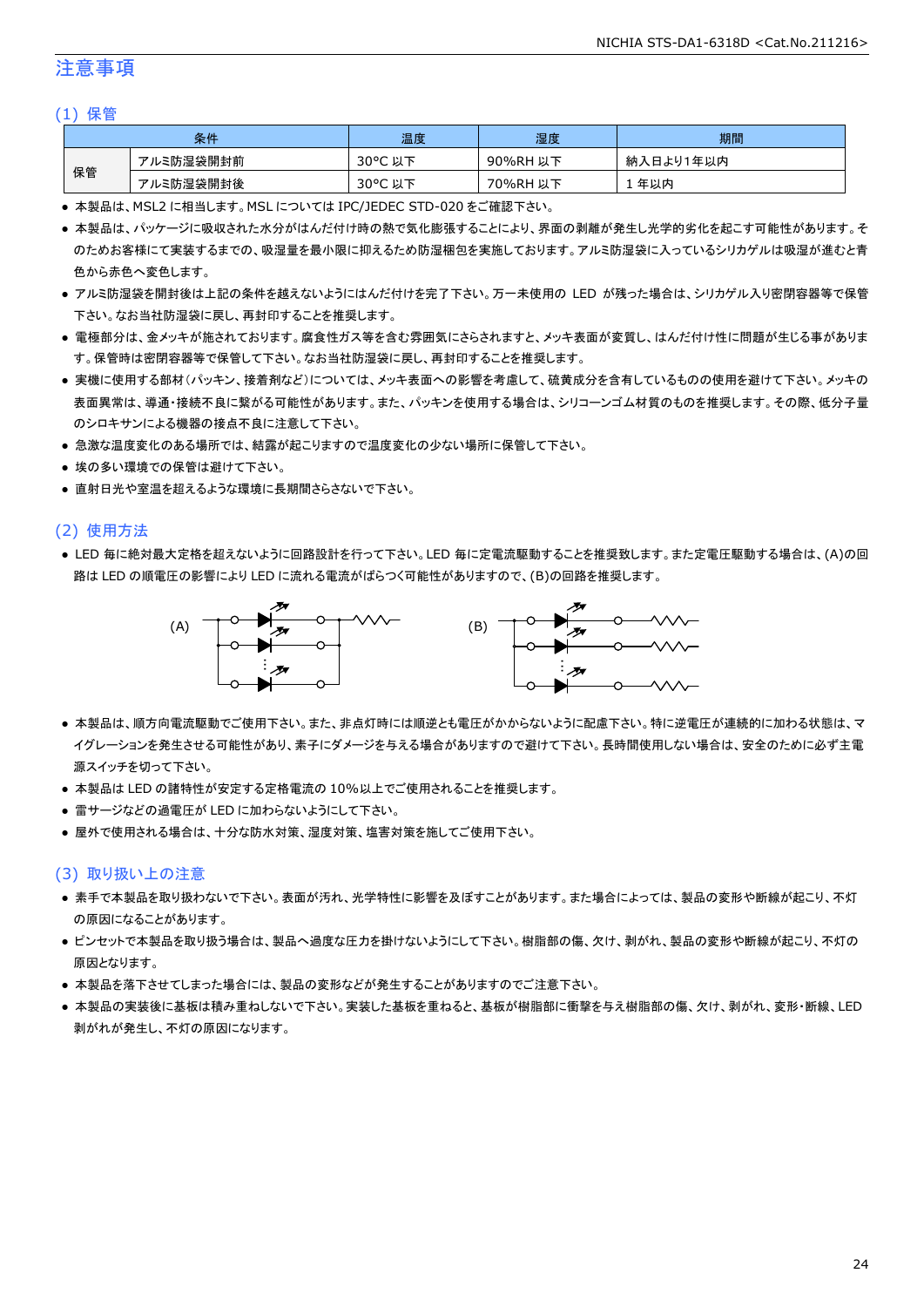#### (4) 設計上の注意

- LED を基板にはんだ付けした後の基板分割工程などで基板が曲がると、パッケージ割れが発生することがありますので基板のたわみやねじりに対して極 力ストレスの加わらないような LED 配置にして下さい。
- 基板分割部では LED の取り付け位置によって機械的ストレスが変化しますので、最もストレスが加わらないような位置に配置して下さい。
- 基板分割時は、手割りを避け、専用治具にて行って下さい。
- LED 周辺で使用する部材(筐体、パッキン、接着剤、2 次レンズ、レンズカバー、グリスなど)から放出された揮発性有機化合物は、LED の発光面を透過す る可能性があります。特に密閉に近い状態では、これらの揮発性有機化合物が熱や光子エネルギーにさらされると変色が起こり LED の光出力が大幅に 低下したり、色ずれが発生する可能性があります。また、空気の循環をよくすることで、光出力の低下や色ズレが改善されることがあります。予め実機点灯 試験による光学評価で異常なきことの確認をお願いします。
- はんだ種類や基板仕様の組み合わせ等によっては、使用時の熱ストレスによりはんだクラックが発生する恐れがあります。基板仕様は、基材や絶縁層の 種類、製品取り付けパターンのデザインなど、多数の組み合わせがあるため、事前検証を想定している最終製品にて行ってください。
- 金属ベース基板を使用する際には事前検証を十分行って下さい。使用時の熱ストレスによりはんだクラックが発生する恐れがあります。金属ベース基板 の絶縁層は、低弾性絶縁層を推奨します。
- 基板の製品取り付けパターン部及び製品直下部には、ソルダーレジストがかからない構造(下図参照、 Non Solder Mask Defined パッド(以下 NSMD))を推奨します。



#### (5) 静電気に対する取り扱い

● 本製品は静電気やサージ電圧に敏感で、素子の損傷や信頼性低下を起こすことがあります。取り扱いに際しては、以下の例を参考に静電気対策を十分 行って下さい。

 リストストラップ、導電性衣類、導電靴、導電性床材等による電荷の除去 作業区域内の装置、治具等の接地による電荷の除去

導電性材料による作業台、保管棚等の設置

- 使用機器、治具、装置類や作業区域内は適切に接地をして下さい。また、実装される機器等についてもサージ対策の実施を推奨します。
- 治具、装置類にガラスやプラスチックなどの絶縁体を使用される場合は以下の例を参考に対策を十分行って下さい。

 導電性材料による導電化 加湿による帯電防止

除電器(イオナイザ)による電荷の中和

- 本製品を機器に実装後、特性検査をする際には、静電気による損傷の有無も併せて確認して頂くようお願いします。電流を下げて(1mA 以下推奨)順電 圧検査又は発光検査を実施することで、損傷の有無は検出できます。
- 損傷した LED には、順方向の立ち上がり電圧が低下する、低電流で発光しなくなる等の異常が現れます。 不合格判定基準: (VF<2.0V at IF=0.5mA)

#### (6) 熱の発生

- 本製品をご使用の際は、熱の発生を考慮して下さい。通電時の素子の温度上昇は、実装する基板の熱抵抗や本製品の集合状態により変化します。熱の 集中を避け、本製品周囲の環境条件により最大ジャンクション温度(TJ)を超えることがないよう配慮下さい。
- 本製品周囲の温度条件(TA)により使用電流を決め放熱等の処理を施して下さい。